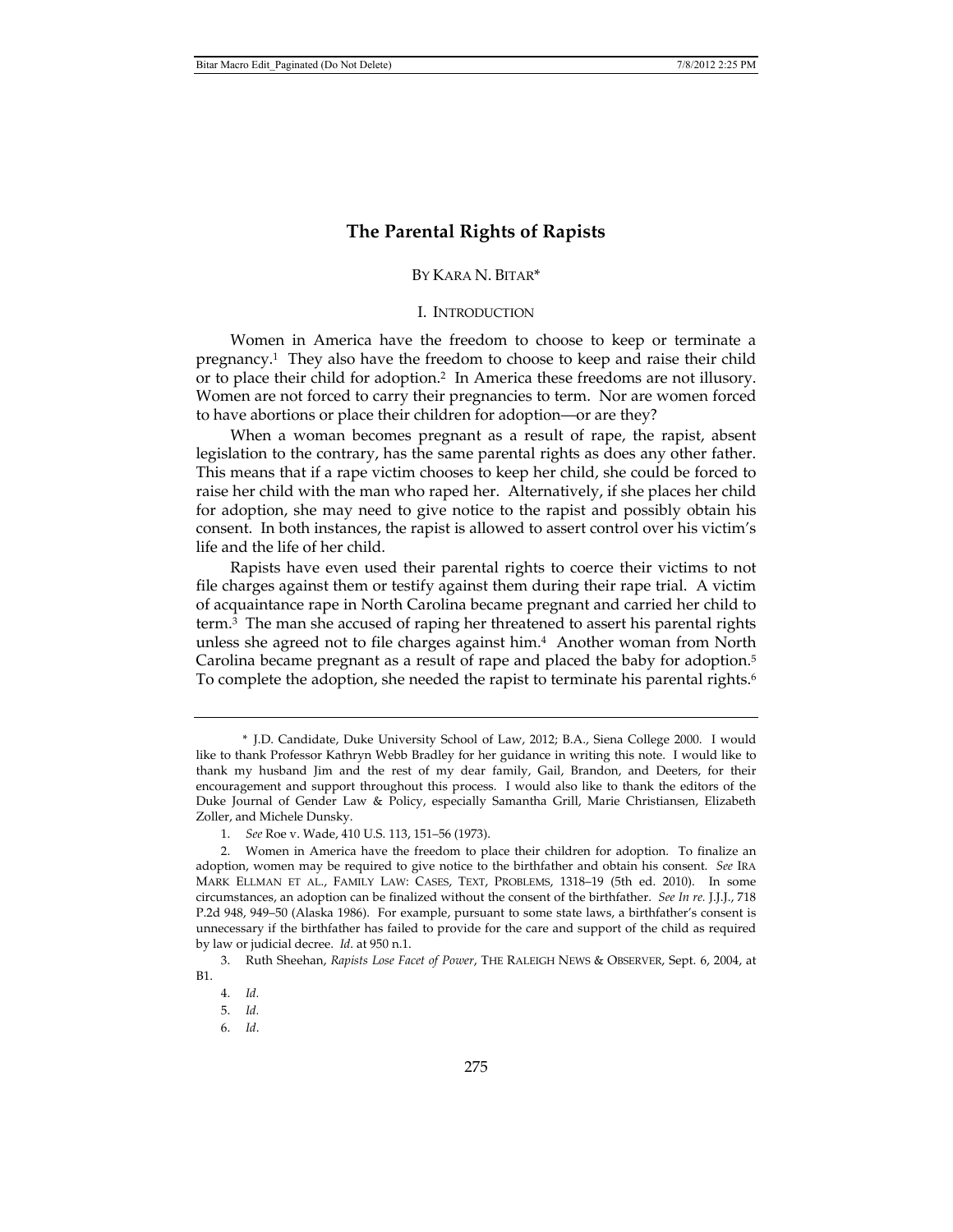The rapist, who was in custody awaiting trial, told her that he would terminate his parental rights only if she agreed not to testify against him.<sup>7</sup>

While many states have passed laws to streamline the abortion process for women who abort their rape-conceived children, most states have provided either no protection or inadequate protection to rape victims who carry their pregnancies to term.8 Even less protection is provided to women who keep their children instead of placing them for adoption. This lack of protection strips women of real choice. Women are forced to either have an abortion or risk having their rapist assert himself into their lives again. If a woman does carry her pregnancy to term, she is forced to place the child for adoption or risk having to raise her child with the man who raped her.

This Note discusses the difficult situation facing women who become pregnant as a result of rape and how the majority of states are either providing no protection or inadequate protection to such women. It also discusses possible solutions to this problem.

This Note proceeds as follows: Section II addresses parental rights in America; Section III, rape in the United States; Section IV, why legislation must be promulgated to address the problem of rapists having parental rights; and Section V examines existing legislation. In Section VI, possible legislation is proposed, and Section VII discusses potential problems with the proposed legislation. Section VIII concludes that the proposed legislation is necessary and provides needed protection to rape victims.

# II. PARENTAL RIGHTS

To understand how a rapist with parental rights can have a profound impact both on his victim and the resulting child, it is important to understand what parental rights entail.

In the United States, the right to have and raise a family is a fundamental right grounded in the 14th Amendment.9 Because parental rights are fundamental, parents are not easily deprived of these rights. Rather, courts presume that parents have parental rights to their biological children.10 To overcome this presumption and deprive a parent of parental rights, there must be "grave and weighty reasons" for such deprivation.<sup>11</sup>

Parental rights allow for significant involvement in a child's life. These rights include the right to custody of the child, visitation of the child, and notice and/or consent for adoption.

 <sup>7.</sup> *Id.*

 <sup>8.</sup> *See* Shauna R. Prewitt, Note, *Giving Birth To a "Rapist's Child": A Discussion and Analysis of the Limited Legal Protections Afforded to Women Who Become Mothers Through Rape*, 98 GEO. L.J. 827, 827 (2010) (noting that "many states have passed special laws, devised streamlined procedures, or both, to aid pregnant women who seek abortions").

 <sup>9.</sup> *See* Meyer v. Nebraska, 262 U.S. 390, 399 (1923).

 <sup>10.</sup> *See, e.g.*, S.J. v. L.T., 727 P.2d 789, 795–97 (Alaska 1986).

 <sup>11.</sup> *Id.* (holding that a biological father's parental rights would not be terminated even though he was convicted of sexually assaulting the mother and there was ample evidence that the child was conceived as a result of that sexual assault).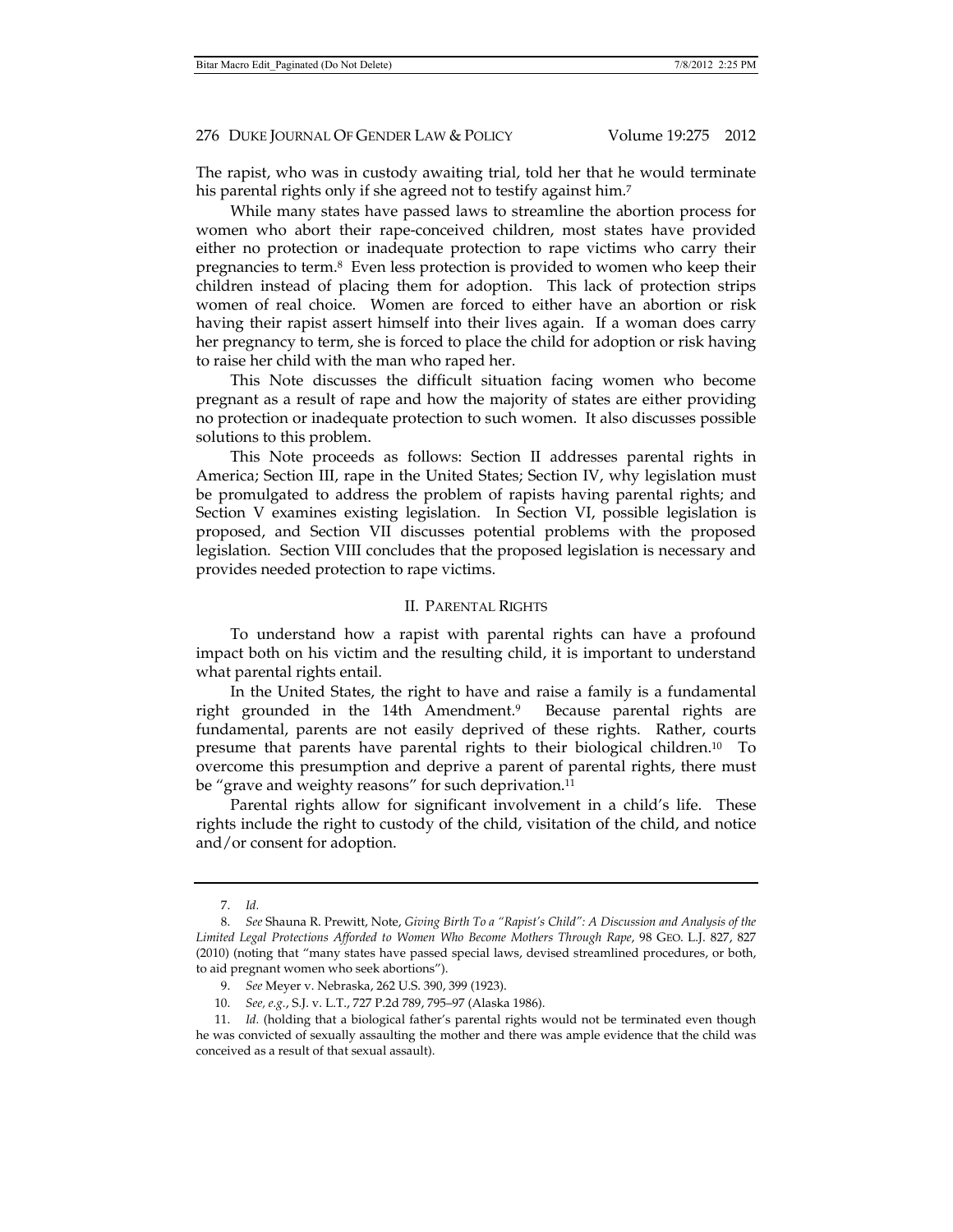Two types of custody exist: physical and legal. Physical custody is when a parent has the right and obligation to provide a physical home for the child and make day-to-day decisions concerning the child.12 Legal custody is when a parent has the right to make important decisions about a child's welfare.13 For instance, when a parent has legal custody, he has a say in decisions such as where the child attends school or whether to proceed with certain medical treatments.

Custody can also be sole or joint.<sup>14</sup> For instance, one parent can have sole physical custody, and the parents can then share legal custody. Parents can also have joint physical and legal custody. Joint custody has become more common over the years.15 Such custody necessarily entails significant contact and communication between parents.16 For example, parents may have to communicate with each other about the child's health, the child's progress in school, what activities the child is permitted to engage in, and the child's whereabouts. Joint custody can even restrict either parent from relocating if the relocation puts the child too far away from one of the parents.17

If a parent does not have physical custody, the parent normally has visitation rights.18 Visitation rights are strong. Absent exceptional circumstances, courts will not deny parents these rights.19 For instance, even if a father is found to have sexually abused his child, a court may refuse to terminate his visitation rights. 20

In addition to rights to custody and visitation, fathers normally must be provided notice if the mother wants to place the child for adoption and, under

 16. *See McCarty*, 807 A.2d at 1215 (stressing the need for effective communication between parents sharing custody).

 17. *See In re* LaMusga, 88 P.3d 81, 84–85 (Cal. 2004) (holding that a mother would lose primary custody of her children if she moved to a different state because the move would take the children away from their father and this would cause detriment to the children).

18. *See* ELLMAN, *supra* note 2, at 694.

 19. *See id.* (stating: "[a]ccess [to the child] by both parents is strongly favored in the law and visitation will be granted unless the custodial parent shows that visitation is likely to lead to some serious harm or detriment to the child").

 20. *See* Arnold v. Naughton, 486 A.2d 1204, 1208 (Md. Ct. Spec. App. 1985) (determining that even though a noncustodial parent was found to have sexually abused his child, his visitation rights need not be terminated. Rather, the court could order supervised visitation without abusing its discretion).

 <sup>12.</sup> *See* McCarty v. McCarty, 807 A.2d 1211, 1213–14 (Md. Ct. Spec. App. 2002) (explaining the distinction between legal and physical custody).

 <sup>13.</sup> *See id.*

 <sup>14.</sup> *See id*. *See also* ELLMAN, *supra* note 2, at 623.

 <sup>15.</sup> *See* Melissa A. Tracy, *The Equally Shared Parenting Time Presumption – A Cure-All or Quagmire for Tennessee Child Custody Law?*, 38 U. MEM. L. REV. 153, 154–61 (2007). In the past, a presumption existed that it was in the best interest of children, especially young children, to live with their mother. Id. at 157. This changed as a result of the gender equality movement and research that showed that joint custody was beneficial for children. *Id*. at 157, 161. Also, father's rights groups have lobbied for a presumption for joint custody. *See Legislative activities*, NAT'L FATHER'S RESOURCE CENTER, http://www.fathers4kids.com/html/ LegislativeActivities.htm (last visited March 29, 2012) (calling for a presumption of equal physical custody).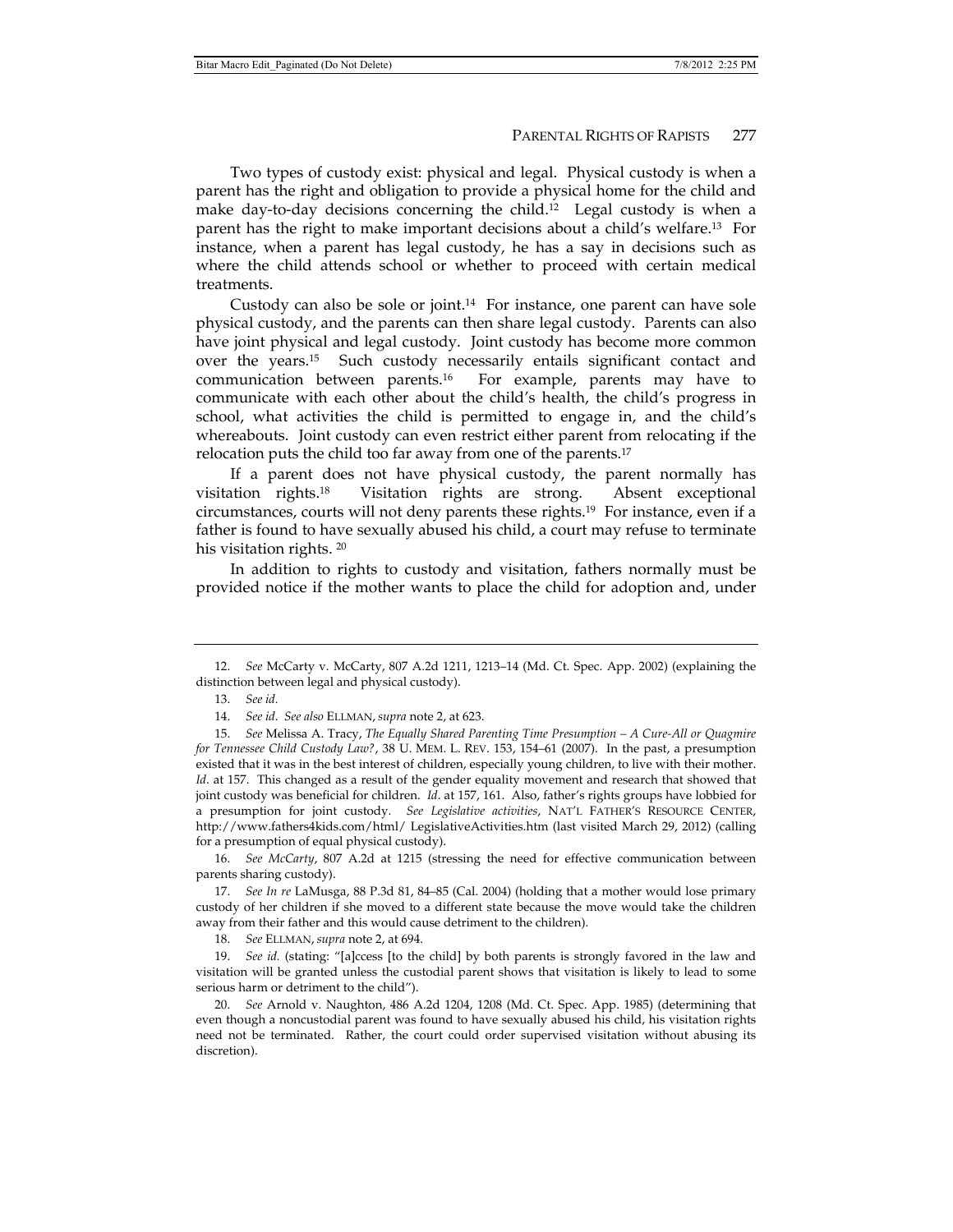certain circumstances, must consent to the adoption.21 Notice and consent requirements vary by state. For example, in North Carolina, a mother must file special proceedings requesting the court determine whether consent of the biological father is necessary.22 If the mother files such proceedings, the biological father must be served with notice of the mother's intent to place the child for adoption and must be allowed fifteen days after service to assert a claim that his consent is required.23 Thus, in North Carolina, a rapist father would be alerted that his victim was pregnant and planning on placing the child for adoption, and he would be given a chance to block the adoption.

A biological father's rights to notice and consent for adoption can affect women who want to place their newborn child for adoption as well as women who have raised their child and want their spouse or significant other to adopt the child. For instance, a Nebraska woman was raped by her stepfather, conceived a child, carried the child to term, and raised the child.<sup>24</sup> Eleven years after the rape, she wanted her fiancé to adopt the child.25 However, her stepfather would neither sign the papers terminating his parental rights nor consent to the adoption.26

Parental rights can also play a role when one parent is seeking public assistance. For instance, under the current welfare system, a single mother will not receive welfare unless she agrees to cooperate with the state in locating the father and obtaining child support from him.27 If the rapist did not already know his victim became pregnant, the state's actions will alert him that he is a father. This notice will allow him an opportunity to assert his parental rights.

Parental rights do not just extend to biological parents; they can also extend to grandparents.28 Grandparents may have rights to their grandchildren and can petition for visitation rights.29 Therefore, a rapist's parents could also assert themselves into the life of the victim and her child.

 <sup>21.</sup> *See, e.g*., N.C. GEN. STAT. ANN. § 48-2-206 (West 2010).

 <sup>22.</sup> *Id.*

 <sup>23.</sup> *Id.*

 <sup>24.</sup> *Do Rapists Have Parental Rights?* KETV.COM (Feb. 20, 2007), http://www.ketv.com/r/11067350/detail.html. The attorney for the victim was quoted as saying, "[t]he courts have said, you don't have to be a great parent to continue to be a parent." *Id*. The attorney also made clear that courts take parental rights very seriously and that terminating these rights can be "a lengthy and expensive process." *Id*.

 <sup>25.</sup> *Id.* 

<sup>26</sup>*. Id.*

 <sup>27.</sup> Daniel L. Hatcher, *Child Support Harming Children: Subordinating the Best Interests of Children to the Fiscal Interests of the State*, 42 WAKE FOREST L. REV. 1029, 1030–32 (2007). Hatcher explains that under the current welfare program, parents who have children and apply for benefits must cooperate with the state in establishing child support obligations against the absent parent. *Id*. He notes, "[p]oor mothers are forced to name absent fathers, and then sue them—and sue them again and again." *Id.* at 1031. The government requires this in an attempt to recoup the cost of welfare from the father (or mother) who the government believes should have been providing financial support in the first place. *Id*. at 1032. Thus, to receive welfare, a rape victim would have to agree to cooperate with the state in its quest to find the father and obtain child support from him. *See id.* 

 <sup>28.</sup> *See* Troxel v. Granville, 530 U.S. 57 (2000).

 <sup>29.</sup> *See id.*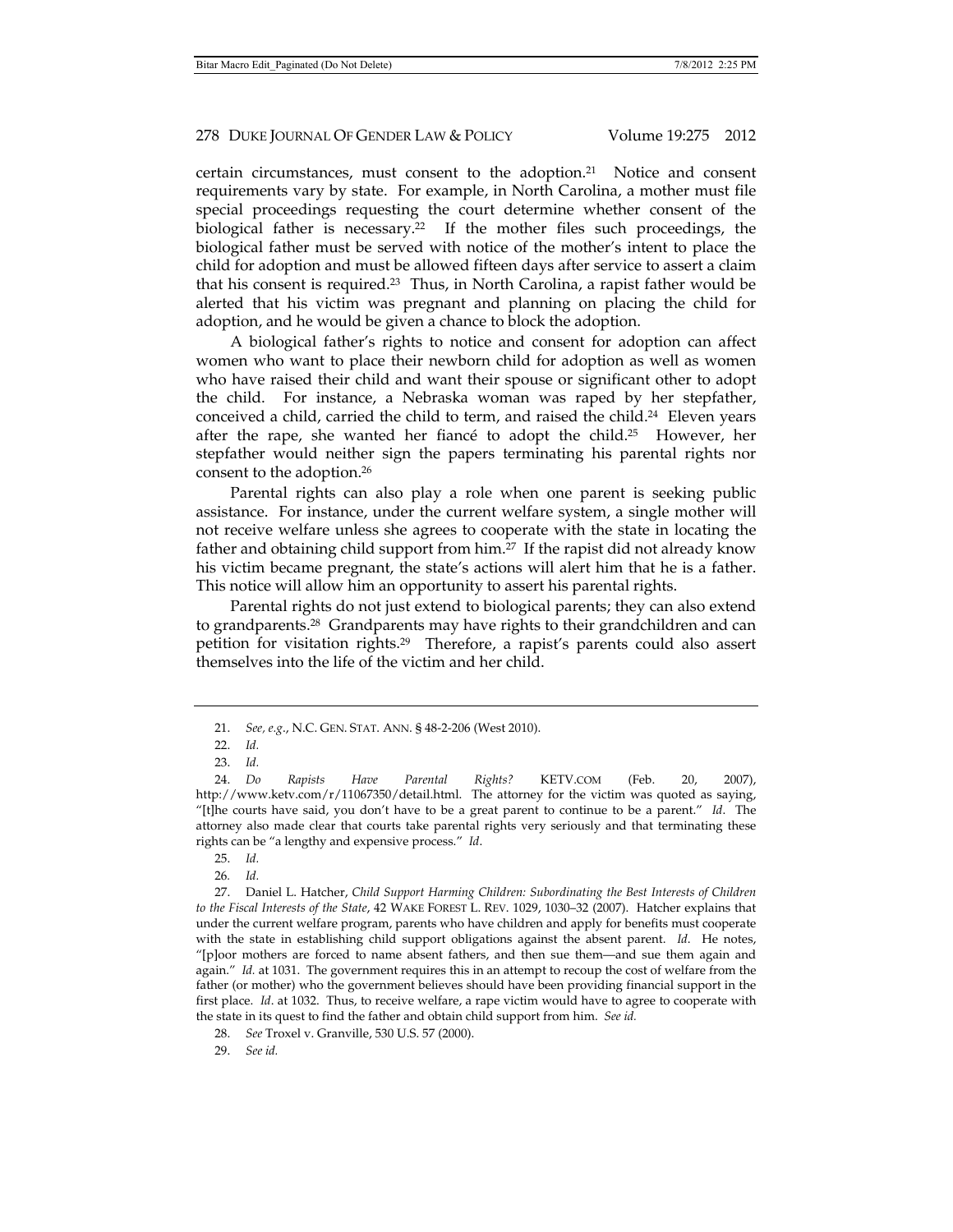In sum, parental rights give parents the right to a substantial role in their children's lives. These rights are fundamental and courts will not readily terminate them. As such, a rapist who fathers a child, absent legislation to the contrary, has rights to the child. These rights can bind his victim to him until the child turns eighteen, if not for the entire life of the child.

# III. RAPE IN THE UNITED STATES

To determine how to effectively address the problem of rapists having parental rights, it is important to understand rape in the United States. Overall, studies show that not only is rape prevalent and drastically underreported, but most rape victims are under eighteen, they are raped by someone they know, and they never see their attacker convicted. Further, while rates of some violent crimes have declined, rape rates have stayed constant since 1996.30 Additionally, pregnancies do result from rape, and some women keep their rape-conceived children.

The rate of rape varies among studies based on how rape is defined, what population is studied, and what methodology is used. $31$  According to the National Institute of Justice (NIJ), the most recent and methodologically rigorous studies show that approximately 27.5 percent of college women have been raped.<sup>32</sup> A special report conducted by the National Institute of Justice (hereinafter "NIJ report") found that one out of every six women has been raped at some time in her life, and in a single year, more than 300,000 women in the US were raped.<sup>33</sup> The Centers for Disease Control (CDC) reported that 10.6 percent of women have reported experiencing forced sex at some time in their lives.34

Rape is underreported.<sup>35</sup> Along with sexual assault, rape is the least likely of all violent crimes to be reported. $36$  The NIJ report found that only 19.1 percent of women raped since their eighteenth birthday reported the crime to the police.37 Additionally, the NIJ reported that rape notification rates differ based

 <sup>30.</sup> Felicia H. Stewart & James Trussell, Commentary, *Prevention of Pregnancy Resulting from Rape: A Neglected Preventive Health Measure*, 19 AM. J. PREVENTIVE MED. 228, 228 (2000).

 <sup>31.</sup> *Rape and Sexual Violence*, NAT'L INST. JUST., http://nij.gov/topics/crime/rape-sexualviolence/welcome.htm (last modified October 26, 2010).

 <sup>32.</sup> *Id.* (finding that rape statistics today actually approximate those found more than twenty years ago). *See also* CTRS. FOR DISEASE CONTROL & PREVENTION, NAT'L CTR. FOR INJURY PREVENTION & CONTROL, *Sexual Violence: Facts at a Glance* (2008), *available at* http://www.cdc.gov/injury.

 <sup>33.</sup> U.S. DEP'T OF JUSTICE, OFFICE OF JUSTICE PROGRAMS, NAT'L INSTITUTE OF JUSTICE, EXTENT, NATURE, AND CONSEQUENCES OF RAPE VICTIMIZATION: FINDINGS FROM THE NATIONAL VIOLENCE AGAINST WOMEN SURVEY (SPECIAL REPORT) 7 (2006), *available at* https://www.ncjrs.gov/pdffiles1/nij/210346.pdf [hereinafter NIJ REPORT]. These two estimates do not include attempted or completed rapes of minors. *Id.* The NIJ report is based on the results of the National Violence Against Women Survey conducted in 1995–1996. *Id.* This survey was a nationally representative phone survey that asked 8,000 women and 8,000 men about their experiences as rape victims. *Id.*

 <sup>34.</sup> CTRS. FOR DISEASE CONTROL & PREVENTION, *Sexual Violence: Facts at a Glance*, *supra* note 32.

 <sup>35.</sup> NIJ REPORT, *supra* note 33, at 33.

 <sup>36.</sup> Stewart & Trussell, *supra* note 30, at 228.

 <sup>37.</sup> NIJ REPORT, *supra* note 33, at 33.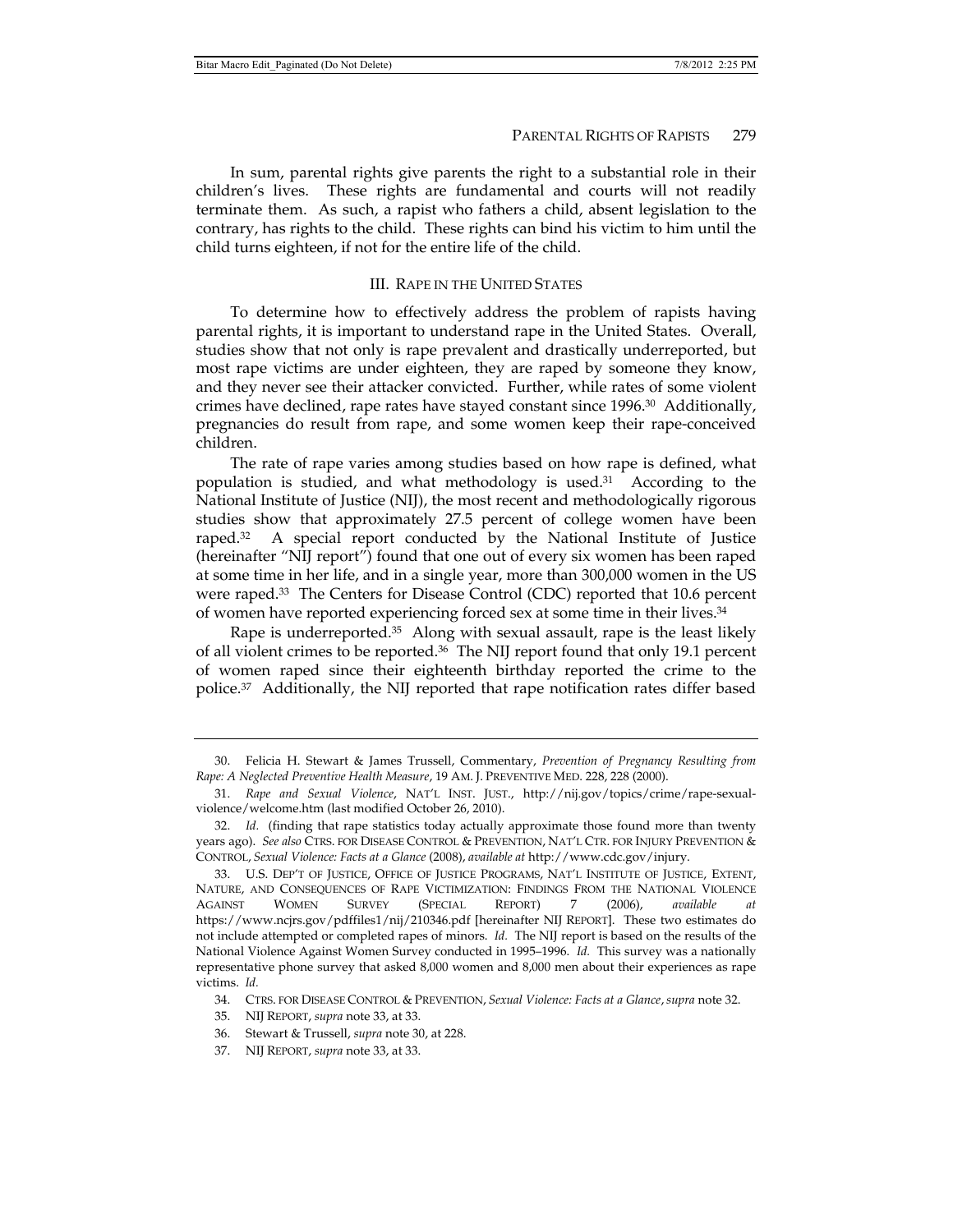upon whether or not the victim knew her attacker.38 A victim that knew her attacker was less likely to report the crime.<sup>39</sup> Underreporting occurs for a variety of reasons. For instance, some women do not perceive themselves as victims of rape, for they may believe they cannot be raped by a boyfriend, husband, or stepfather.40 Also, victims—especially young victims—may be too frightened, embarrassed, or ashamed to report what happened.<sup>41</sup>

Even if a rape is reported, most rape victims never see their attacker caught, tried, convicted, and imprisoned.42 Decades of rape scholarship discuss the difficulty of prosecuting and obtaining convictions in rape cases.<sup>43</sup> The NIJ report found that of the rapes reported to the police, only 37 percent resulted in criminal prosecution of the rapist. $44$  Cases where the victim knew her attacker were less likely to be prosecuted, and even if they were prosecuted, it was more difficult to do so successfully.45 Of prosecuted rapists, 46.2 percent were convicted, and of those convicted, 76 percent were sent to jail.46 The NIJ report found that among all women who were raped since age eighteen, only 7.8 percent reported that the rapist was criminally prosecuted, 3.3 percent reported the rapist was convicted, and 2.2 percent reported the rapist was incarcerated.<sup>47</sup> Thirteen percent of women who were raped after the age of eighteen said that they obtained a restraining order against the rapist, and 65.9 percent of those women said the rapist violated the order.<sup>48</sup>

Minors are often victims of rape. The CDC reported that 60.4 percent of female victims were raped before the age of eighteen; 25.5 percent were raped before the age of twelve; and 34.9 percent were raped between the ages of 12– 17.49 A 2005 survey found that 10.8 percent of girls from grades 9–12 were forced to have sexual intercourse at some time in their lives.50 The NIJ report determined that more than 50 percent of the females raped were raped before

39. *Id.*

50. *Id.*

 <sup>38.</sup> NAT'L INST. OF JUSTICE, *Rape and Sexual Violence*, BUREAU OF JUSTICE STATISTICS, (Oct. 26, 2010), http://bjs.ojp.usdoj.gov/index.cfm?ty=tp&tid=317.

 <sup>40.</sup> *See* Sandra Mahkorn, *Report of Sandra Mahkorn, M.D., M.P.H., M.S., Regarding* Karlin et al. v. Faust et al. *August 12, 1996*, 14 ISSUES L. & MED. 433, 435, 437 (1999). Sandra Mahkorn holds an M.D. as well as three masters degrees. *Id.* at 433. She has served as Deputy Assistant Secretary for Public Health and Policy, Associate Director for the President's Council on Competitiveness, and as part of the White House Staff. *Id*. In her practice as a physician, she has worked extensively with women who are victims of sexual assault and incest. *Id*. at 434. Her opinions in this article are based on her research and her accumulated knowledge in the field of medicine, public health, and counseling. *Id.*

 <sup>41.</sup> *See id.* at 437.

 <sup>42.</sup> *See, e.g*., Christina E. Wells & Erin Elliott Motley, *Reinforcing the Myth of the Crazed Rapist: A Feminist Critique of Recent Rape Legislation*, 81 B.U. L. REV. 127, 128–29 (2001) (explaining that 98 percent of rape victims never see their attacker caught, tried, and imprisoned).

 <sup>43.</sup> *Id.* at 129.

 <sup>44.</sup> NIJ REPORT, *supra* note 33, at 33.

 <sup>45.</sup> *Id.* at 35.

 <sup>46.</sup> *Id.* at 33.

 <sup>47.</sup> *Id.*

 <sup>48.</sup> *Id.*

 <sup>49.</sup> CTRS. FOR DISEASE CONTROL & PREVENTION, *Sexual Violence: Facts at a Glance*, *supra* note 34.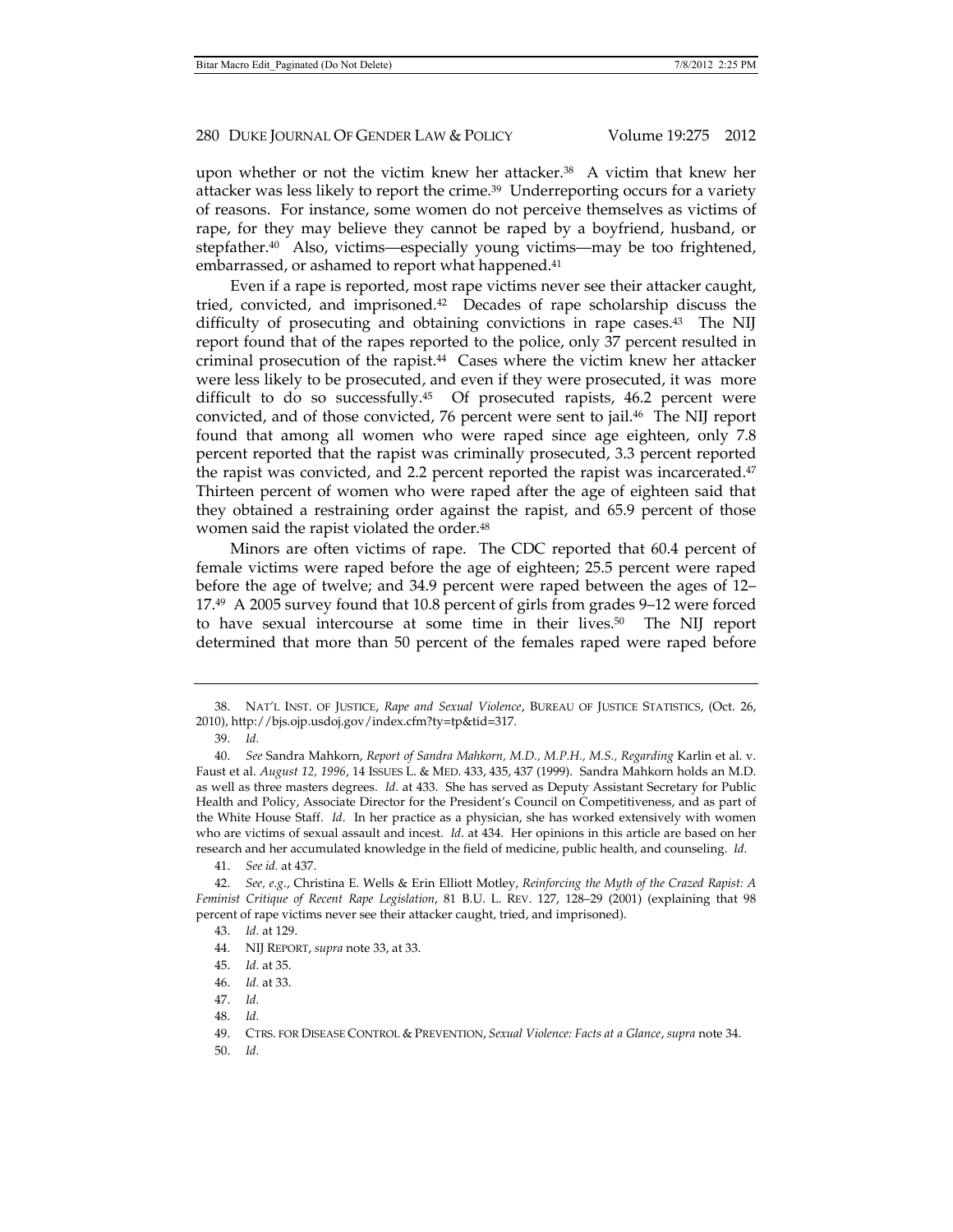they were eighteen.51 Similar to the findings of the CDC, the NIJ report found that 21.6 percent of rape victims were first raped before the age of twelve; 32.4 percent were first raped between 12–17; and 29.4 percent were first raped between 18–24.52 Disturbingly, the findings of the NIJ report also suggest the risk of being raped as a child or adolescent has increased steadily for women over the past half century.53

Victims often know their attackers.<sup>54</sup> Stranger rapes account for no more than 10 percent or less of all rapes.55 Rather, the victim usually knows her attacker and may have ongoing social, familial, or sexual relations with him.56 The CDC reported that 30.4 percent of rapists are intimate partners with the victim, 23.7 percent are family members, and 20 percent are acquaintances.<sup>57</sup> Statistics from the National Victim Center and Crime Victims Research and Treatment Center show that over 75 percent of rape victims were raped by someone they know.58 Of those raped by someone they know, 9 percent were raped by husbands or ex-husbands, 11 percent by fathers or step-fathers, 10 percent by boyfriends or ex-boyfriends, 16 percent by other relatives, and 29 percent by non-relative acquaintances.59

Women do become pregnant as a result of rape. A 1992 study conducted by the Department of Obstetrics and Gynecology at the Medical University of South Carolina found that the national rape-related pregnancy rate is 5 percent per rape among victims of reproductive age (age  $12-45$ ).<sup>60</sup> The study found that, among thirty-four cases of rape-related pregnancy, the majority of rape-related pregnancies occurred among adolescents and were caused by a perpetrator the victim knew.61 Only 11.7 percent of the victims received immediate medical attention after the rape, and 47.1 percent received no medical attention related to the rape.<sup>62</sup> Of the women who became pregnant as a result of the rape, 32.2 percent opted to keep the child, 50 percent had an abortion, 5.9 percent placed the child for adoption, and 11.8 percent had a spontaneous abortion.<sup>63</sup> The study also found that 32.4 percent of victims did not discover they were pregnant until

55. Mahkorn, *supra* note 40, at 434–35.

57. CTRS. FOR DISEASE CONTROL & PREVENTION, *Sexual Violence: Facts at a Glance*, *supra* note 32.

 58. NAT'L VICTIM CENT. & CRIME VICTIMS RESEARCH & TREATMENT CTR, RAPE IN AMERICA: A REPORT TO THE NATION 4 (1992).

59. *Id.*

 60. Melissa M. Holmes et al., *Rape-Related Pregnancy: Estimates and Descriptive Characteristics From a National Sample of Women*, 175 AM. J. OBSTET. GYNECOL. 320, 320 (1996). This study, a threeyear longitudinal survey comprised of a national sample of 4,008 adult American women, assessed the prevalence and incident of rape and related mental health outcomes. *Id.*

61. *Id.*

63. *Id.*

 <sup>51.</sup> NIJ REPORT, *supra* note 33, at 18.

 <sup>52.</sup> *Id.*

 <sup>53.</sup> *Id.* at 19.

 <sup>54.</sup> Wells & Motley, *supra* note 42, at 129–30 (noting that feminists have been pointing out for decades that most rapes are not stranger rapes).

 <sup>56.</sup> *Id.*

 <sup>62.</sup> *Id.*

 <sup>63.</sup> *Id.*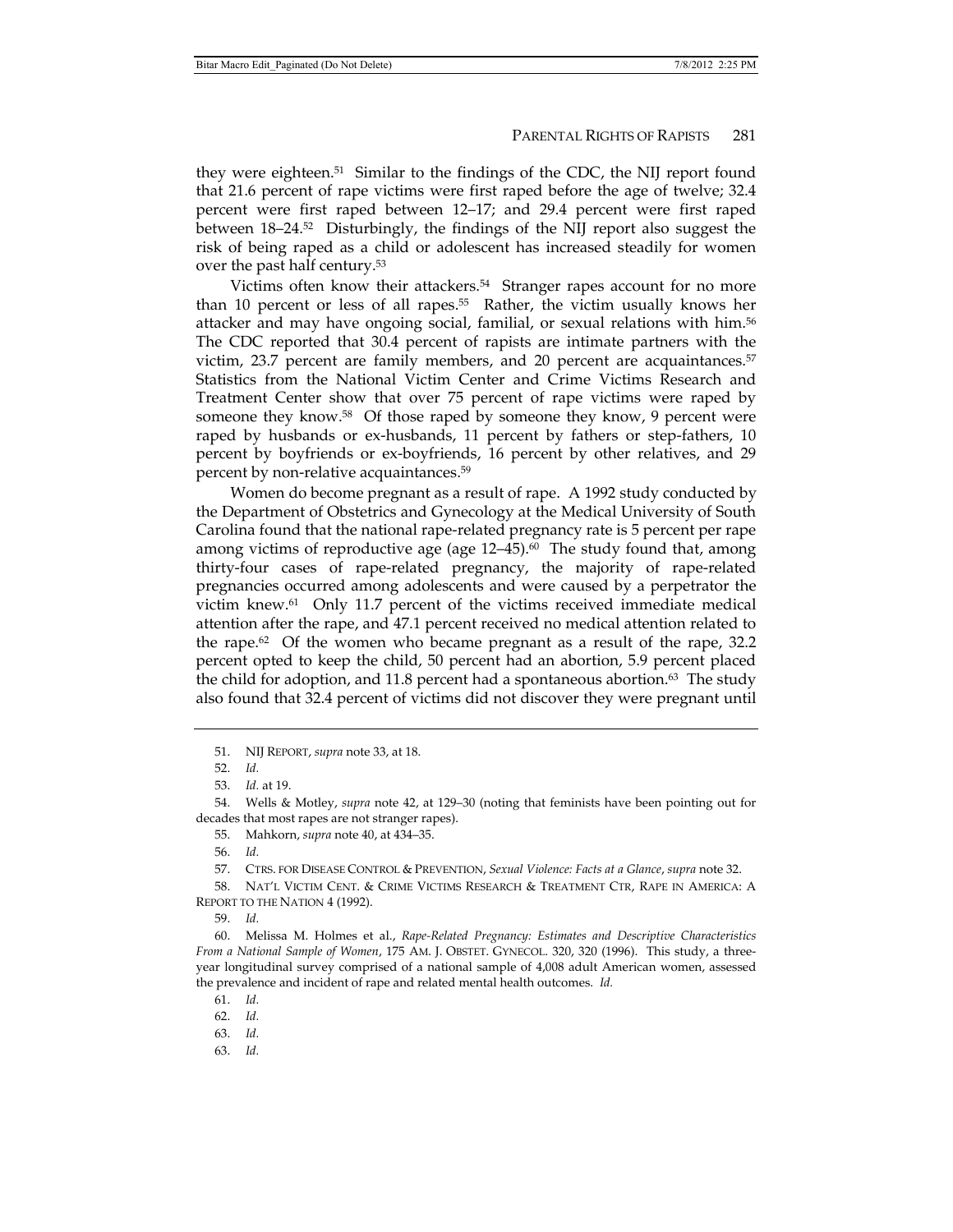they had entered their second trimester.64 The researchers concluded that "[r]ape-related pregnancy occurs with significant frequency." $65$  It is estimated that there are about 25,000 rape-related pregnancies in the U.S. each year.<sup>66</sup>

While there are no studies that report how many rapists have parental rights, women have spoken of the torment they are forced to endure as a result of sharing parental rights with the men who raped them. $67$  For instance, one woman relayed her story as follows:

I was raped in [North Carolina] and the rapist won "[j]oint" custody. Torment does not come close to describe what I live . . . . [The courts] have not only tied and bound me to a rapist, but also the innocent child that was conceived by VIOLENCE! [The rapist's] violence has earned him even more control over my life.68

In summary, rape is prevalent, rape is underreported, rape occurs often to minors, the majority of rape victims know their attackers, very few victims see their attacker tried, and even fewer see their attacker convicted. Moreover, women do become pregnant as a result of rape, carry their pregnancy to term, and keep and raise the child. To provide adequate protection to rape victims, all of these realities must be taken into account.

# IV. LEGISLATION IS NECESSARY

Legislation that addresses the parental rights of rapists is necessary. Without legislation, rape victims are left unprotected and are stripped of real choice. Further, legislation is necessary because abortion does not solve the problem of rapists having parental rights.

A. Abortion Does Not Solve the Problem of Rapists Having Parental Rights

Women who become pregnant as a result of rape have two options: they can carry the pregnancy to term, or they can have an abortion. Opting for an abortion eliminates the possibility of the victim being forced to raise her child with the rapist or of the victim having to give the rapist notice and obtain his consent before placing the child for adoption. While abortion may seem to solve the problem of rapists having parental rights, it is not a feasible option for all rape victims.

Rape victims may face delays in obtaining an abortion; thus, their only

 <sup>64.</sup> *Id.*

 <sup>65.</sup> *Id.*

 <sup>66.</sup> Stewart & Trussell, *supra* note 30, at 228. This estimate is based on the assumption that there has been a decline in the prevalence of rape since 1992. *Id.*

 <sup>67.</sup> *See* Prewitt, *supra* note 8, at 831–32. One woman wrote, "I was raped . . . and the rapist has been taking me to court for 5 years for the right to see his son . . . . I am being tormented to death. I just want to die." *Id.* at 831. In another case, the court found insufficient evidence that the woman had been raped and ruled that she must share parental responsibilities with the alleged rapist. *Id.* at 832. She wrote, "I struggle . . . to move on with my life and wonder how . . . to do so when I have to see this man every other day . . . Our system needs to be revamped but I need help now." *Id.* at 832.

 <sup>68.</sup> *Id.* at 831.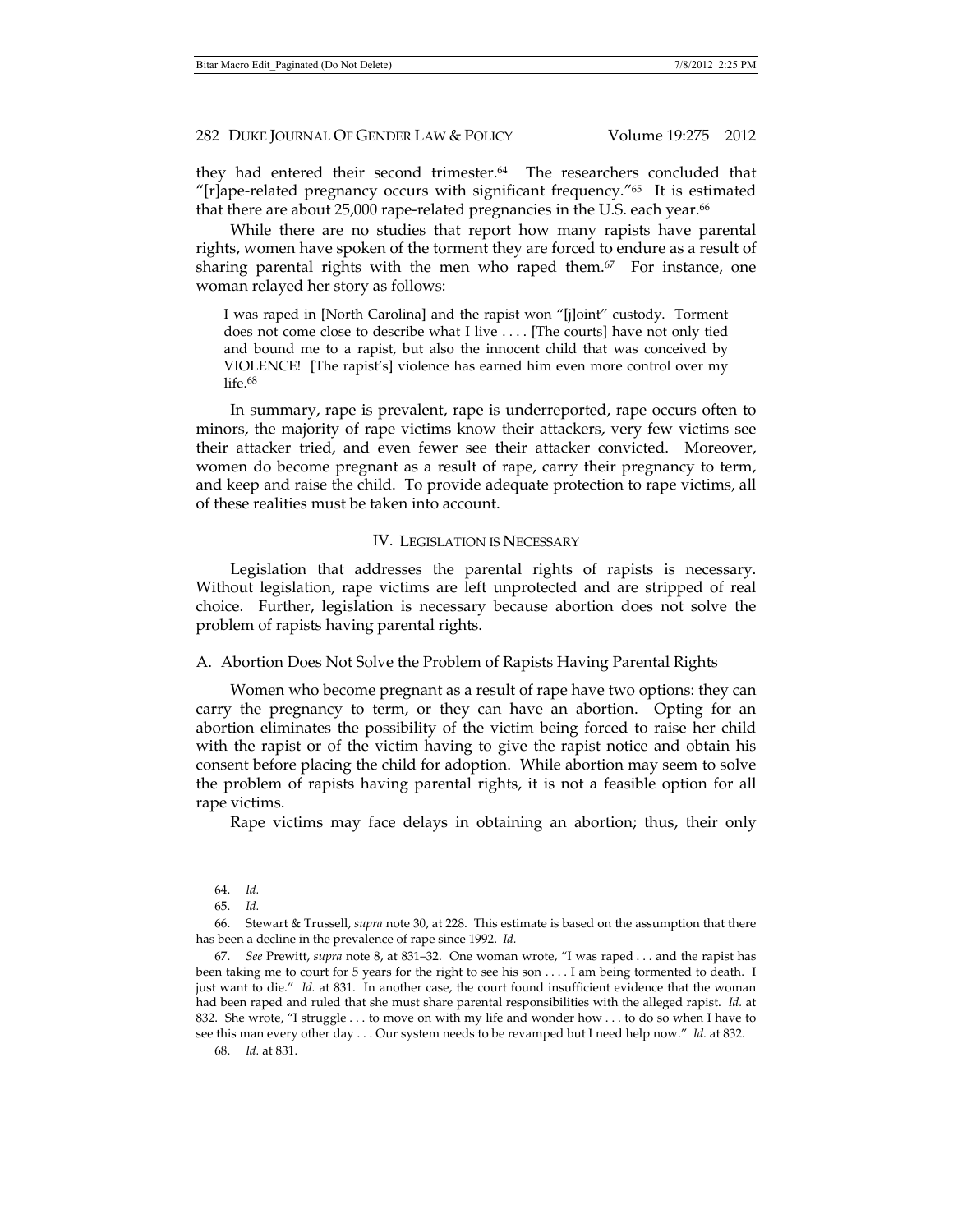option for an abortion may be a second trimester abortion. As discussed *supra*, many rape victims are under eighteen years old.<sup>69</sup> Consequently, they are not always aware of the signs of pregnancy, $70$  or they may be embarrassed or ashamed about what happened and may not tell anyone about the rape until the pregnancy has progressed. A rape victim relayed the following story:

When she was sixteen she disobeyed her parents and went to a drive-in movie with a guy. He raped her. She thought it was not a "real" rape because he was not a stranger. Further, because she disobeyed her parents, she thought it was her fault. The rapist threatened her not to tell anyone. No one found out about the rape until she was six months along in her pregnancy.71

Delays in obtaining an abortion also occur with older women. A woman may be conflicted about whether or not to have an abortion and may delay the procedure.72 Also, some rape victims may know early on they are pregnant but not know if the pregnancy is a result of the rape or other consensual sexual acts.<sup>73</sup> Most paternity testing cannot be done until at least the tenth week of pregnancy.74 Even then, the testing must be approved by a doctor, and it carries the risk of miscarriage and can be expensive.<sup>75</sup> Thus, by the time a woman learns who the baby's father is, she may be in her second trimester.

While women do have second trimester abortions, there are challenges to obtaining them. Fewer doctors offer these procedures, they are substantially more expensive than first trimester abortions, they carry more medical risk, and they can be more physically and emotionally difficult for women because they often last two days.76 Given the challenges surrounding second trimester abortions, it is not surprising that Sandra Mahkorn, a doctor who has worked

- 72. *See Second-Trimester Abortion Overview*, *supra* note 70.
- 73. Mahkorn, *supra* note 40, at 435–36.

75. *Id.*

 <sup>69.</sup> *See supra* Section III.

 <sup>70.</sup> *See Second-Trimester Abortion Overview*, THE PRO-CHOICE PUB. EDUC. PROJECT, REPROD. HEALTH TECHS. PROJECT, http://www.rhtp.org/abortion/documents/Second-TrimesterAbortionFactSheetExternal.pdf (last visited Mar. 30, 2012).

 <sup>71.</sup> VICTIMS AND VICTORS, SPEAKING OUT ABOUT THEIR PREGNANCIES, ABORTIONS, AND CHILDREN RESULTING FROM SEXUAL ASSAULT 74–75 (David C. Reardon et al. eds., 2000) [hereinafter VICTIMS AND VICTORS]. Another victim told the following story: When she was fifteen she was raped by the father of a family she was staying with while her family was away on vacation. The families knew each other because they went to the same church. She told no one because she did not want anyone to know how she had been "defiled" and she was embarrassed. She was four months into her pregnancy before she told anyone. *Id.* at 89–91.

 <sup>74.</sup> *Paternity Testing*, AM. PREGNANCY ASS'N, http://www.americanpregnancy.org/ prenataltesting/paternitytesting.html (last visited Mar. 30, 2012).

 <sup>76.</sup> *See Second-Trimester Abortion Overview*, *supra* note 70 (noting that "[a]bortions after thirteen weeks are much harder to obtain, as there are fewer providers. After sixteen weeks, the number gets smaller still, and still smaller for providers after twenty weeks."). *See also Types of Abortion Procedures*, AM. PREGNANCY ASS'N, http://www.americanpregnancy.org/unplannedpregnancy/ abortionprocedures.html (last visited March 30, 2012) (explaining that during the first nine weeks of pregnancy women have the option of a medical abortion; after week nine, the only options are surgical abortions); Mahkorn, *supra* note 40, at 436 (noting that second trimester abortions are more psychologically traumatic).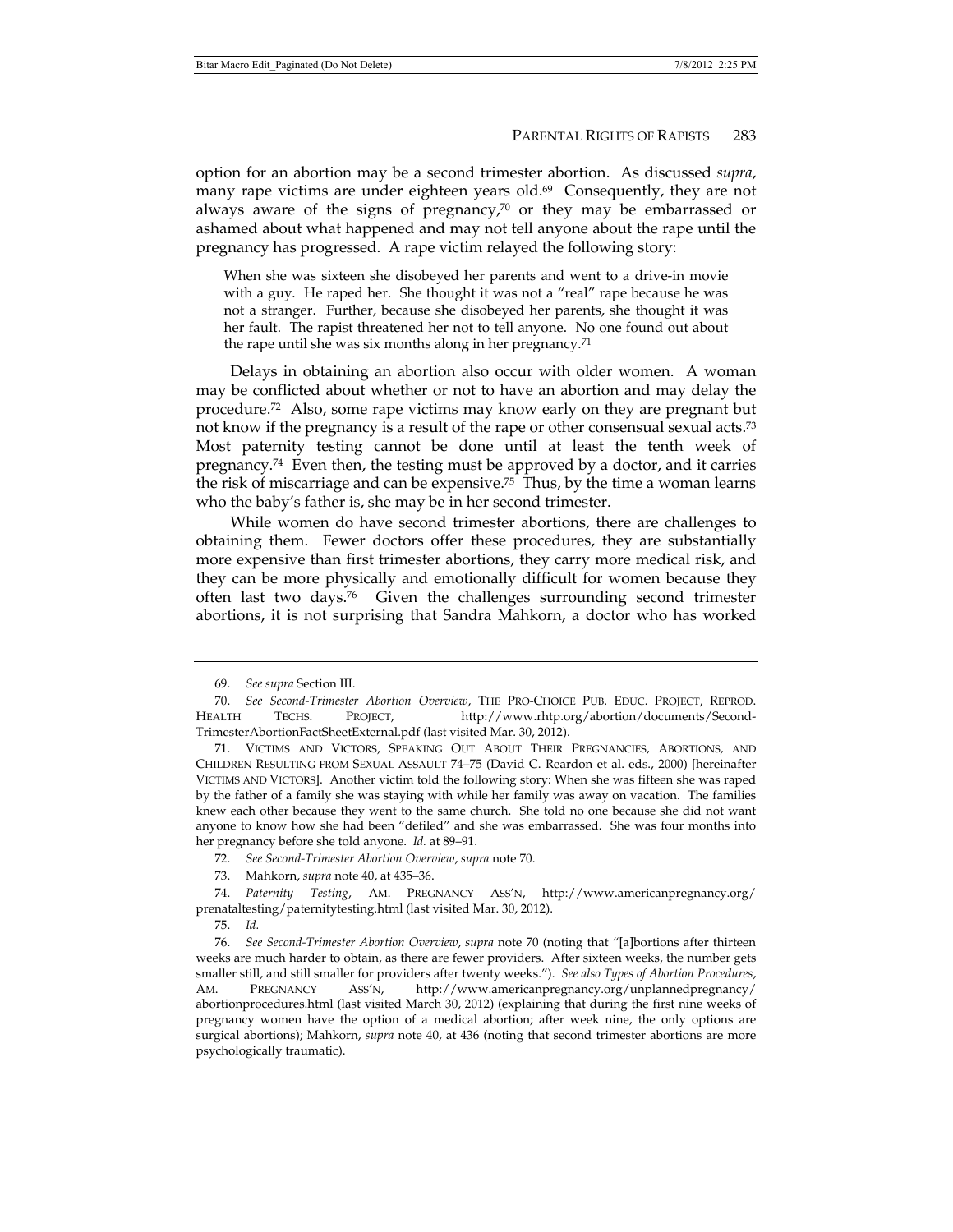extensively with rape victims, found that 25 percent of women chose to continue pregnancies that resulted from sexual assault because they were in denial about being pregnant or did not realize they were pregnant until after the first trimester.77

In addition, abortion may not be a feasible option for rape victims because some victims are morally opposed to abortion and do not make an exception for rape-related pregnancy. Dr. Mahkorn found that 37.5 percent of women carried a pregnancy resulting from sexual assault to term because they viewed abortion as killing, immoral, or an act of violence.78

It is understandable why women who are opposed to abortion would not make an exception for rape-related pregnancies. If these women view abortion as an act of violence or killing, why would the method of conception make a difference? A rape-conceived baby is independent of the act of violence that created it. Further, if a woman believes abortion is wrong and she has an abortion, she will likely suffer mental anguish as a result. Rape counselor Joan Kemp reported that, in her experience, women who terminated their rapeconceived pregnancies suffered the trauma of the abortion longer than the trauma of the rape.79 Consequently, she refers to the abortion of rape-related pregnancies the "second rape."80

Regardless of the reason, not all women who are raped have abortions. Dr. Mahkorn, in a study of thirty-seven women reporting to have become pregnant as a result of sexual assault, found that twenty-eight chose to continue their pregnancy.81 David Reardon, in a study of 164 pregnant rape victims, found that 73 percent chose to carry their pregnancies to term.82

Abortion is not the answer to the problem of rapists having parental rights. If a woman does not have an abortion, she is at the mercy of the courts and the legislature to prevent the man who raped her from having parental rights over her child.

## B. Lack of Legislation Strips Women of Real Choice

Because women are at the mercy of the courts and the legislature to protect them if they carry their rape-conceived pregnancies to term, one or both of these

 <sup>77.</sup> Sandra Kathleen Mahkorn, *Pregnancy and Sexual Assault*, *in* THE PSYCHOLOGICAL ASPECTS OF ABORTION 53, 58 (David Mall & Walter F. Watts eds., 1979) [hereinafter PSYCHOLOGICAL ASPECTS OF ABORTION]. This study was comprised of 37 women reporting to have become pregnant as a result of sexual assault. *Id.*

 <sup>78.</sup> *Id.*

 <sup>79.</sup> Joan Kemp, *Abortion: The Second Rape*, FEMINISTSFORLIFE.ORG (2008), http://www.feministsforlife.org/FFL\_topics/victory/2ndrape.htm.

 <sup>80.</sup> *Id.*

 <sup>81.</sup> PSYCHOLOGICAL ASPECTS OF ABORTION, *supra* note 77, at 58.

 <sup>82.</sup> VICTIMS AND VICTORS, *supra* note 71, at 14. David C. Reardon, the editor of this book and the conductor of the referenced study, is the founder and director of the Elliot institute (a pro-life institute), and he advocates in favor of legislating strict barriers to abortion. As such, his study may be slanted in favor of the pro-life movement. While there are very few studies that explore rape victims' decisions about and views on abortion, Reardon's findings are similar to those of Sandra Mahkorn. *See* PSYCHOLOGICAL ASPECTS OF ABORTION, *supra* note 77.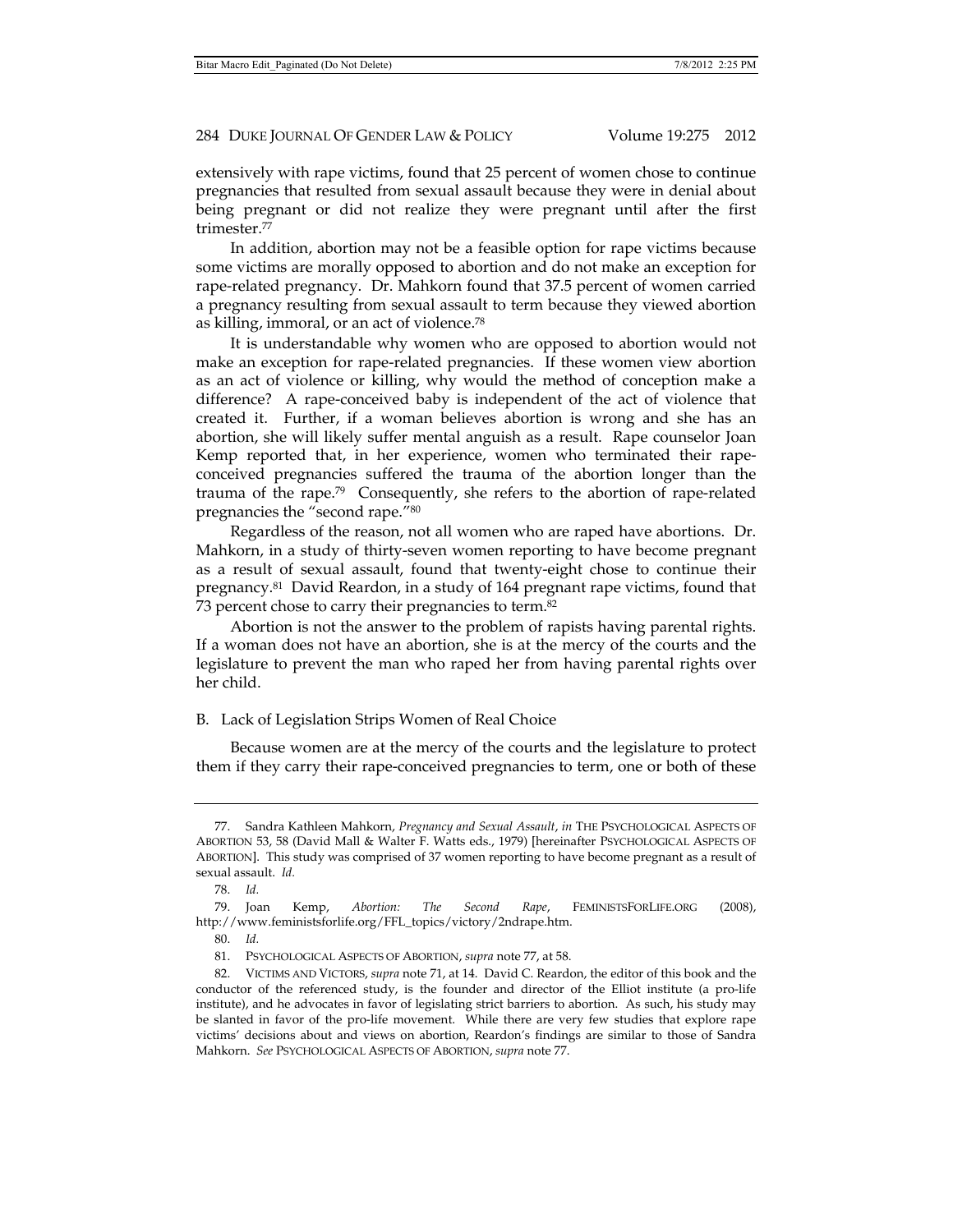branches need to provide some protection. Courts, however, are not likely to provide such protection.

Absent legislation to the contrary, rapist fathers have the same rights as any other fathers. Because parental rights are fundamental rights, courts are not likely to terminate these rights of their own discretion. Further, parental rights can be substantial. Some states have enacted a presumption for joint custody.83 Even if a father does not have joint physical or legal custody, he is almost certain to have visitation rights.<sup>84</sup> Therefore, absent legislation, a rapist will most likely have parental rights, and these rights could entail significant involvement with the child and the rape victim.85

Two cases provide excellent examples of the strength of parental rights and the need for legislation. In *S.J. v. L.T*., substantial evidence supported that the victim was raped and a child was conceived as a result.86 However, the Alaska Supreme Court determined that "[i]nvoluntary termination of parental rights may not be accomplished absent some statutorily mandated procedure."87 The court stressed that the areas where criminal law and family law overlap are best left to the legislature, and it urged the legislature provide courts with guidance on the issue of a rapist's parental rights.88 In *Bobbitt v. Eizenga*, a man was convicted of attempted statutory rape that resulted in the birth of a child.<sup>89</sup> A North Carolina statute denied the right to custody and visitation for persons convicted of first and second degree rape resulting in pregnancy and a child.<sup>90</sup> Regardless, the court made clear that without legislation specific to attempted statutory rape, the court would not deny visitation.<sup>91</sup>

Absent legislation, if a rape victim carries her pregnancy to term, the determination as to whether the rapist maintains his parental rights, as well as the extent of those rights, rests entirely within a judge's discretion. Because parental rights are fundamental, a judge will likely allow the rapist to maintain all, or at least some, of his parental rights. Consequently, if a woman carries her pregnancy to term and keeps her child, she takes the real risk that she will have

 <sup>83.</sup> *See* Tracy, *supra* note 15, at 155.

 <sup>84.</sup> *See* Ellman, *supra* note 2, at 694.

 <sup>85.</sup> *See* Prewitt, *supra* note 8, at 832–34. For a woman who has been raped, sharing parental responsibilities and having contact with the man responsible for the rape is far from a minor inconvenience. *See id.* Rather, "raped women who are forced to share custody and visitation with their rapists may never overcome their rapes. By being tethered to their rapists they are continually forced 'to experience over and over the victimization that occurred at the time of the rape.'" *Id.* at 832–33. This lack of healing may also affect the woman's parenting abilities. *Id.* at 833. Thus, these women are caught in an impossible situation. *Id.* at 834. "To effectively parent their children, these raped women must adequately overcome their victimization; however, in order to do that, these women must be able to escape from the 'triggers' that make healing from their victimization impossible." *Id.*

 <sup>86.</sup> S.J. v. L.T., 727 P.2d 789, 800 (Alaska 1986) (Burke, J., dissenting).

 <sup>87.</sup> *Id.* at 795.

 <sup>88.</sup> *Id.*

 <sup>89.</sup> Bobbitt v. Eizenga, 715 S.E.2d 613, 614 (N.C. Ct. App. 2011).

 <sup>90.</sup> *See* N.C. GEN. STAT. ANN. §§ 14-27.2(c) –14-27.3(c) (West 2010); N.C. GEN. STAT. ANN. § 50- 13.1(a) (West 2010).

 <sup>91.</sup> *Bobbitt*, 715 S.E.2d at 616.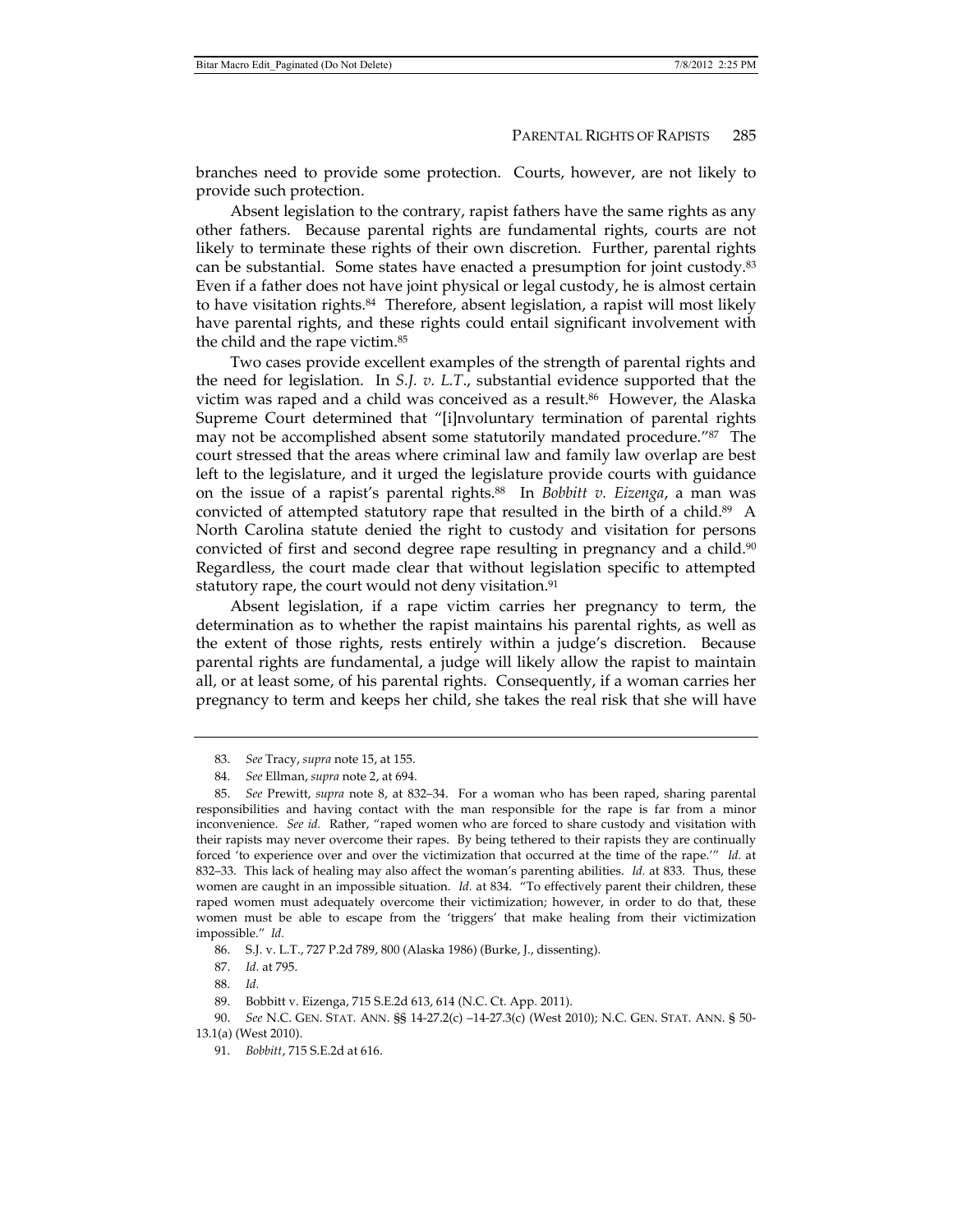to raise her child with the man who raped her. If she opts for an adoption, she takes the risk that she will have to give notice to the rapist father and obtain his consent. Thus, the only sure way a victim can avoid the possibility of a rapist having parental rights is to have an abortion.

A pregnant rape victim, just like any other pregnant woman, should have the choice to carry her pregnancy to term or have an abortion. She should also have the choice to keep her child or place the child for adoption. For rape victims to have real choice, some form of protection must exist that will prevent a rapist from maintaining parental rights. Because courts do not provide this protection, legislation is necessary.

## V. EXISTING LEGISLATION

Legislation is necessary to protect rape victims, but the question then becomes: What must legislation include so that it provides adequate protection to rape victims? To answer this question, it is helpful to explore existing legislation.

#### A. An Overview of Existing Legislation

Problems have emerged as a result of rapists having parental rights and have spurred some states to enact legislation to address this issue. For instance, Sam Ellis, a Republican representative of the 39th district of North Carolina, spearheaded legislation to prevent rapists from asserting parental rights.<sup>92</sup> Ellis realized the need for such legislation after he heard the story of a woman who became pregnant as a result of rape and needed the consent of the birth father to place the child for adoption.93 The rapist, who was in custody awaiting trial for the rape, told his victim he would consent to the adoption if she agreed not to testify against him.<sup>94</sup> In Maryland, a fourteen-year-old girl's mother was hospitalized after attempting suicide.<sup>95</sup> The mother told social workers that her daughter was conceived after she was repeatedly raped by her stepfather.<sup>96</sup> After the mother's suicide attempt, the state asked the juvenile judge to transfer custody of the girl to relatives, but the judge stated that under Maryland law the father's "rights and wishes need to be considered in planning for this child."97 This event sparked a push for legislation in Maryland to prevent rapists from asserting parental rights.98

Thirty-one states have enacted some form of legislation to address the

 <sup>92.</sup> Sheehan, *supra* note 3, at B1.

 <sup>93.</sup> *Id.*

 <sup>94.</sup> *Id.*

 <sup>95.</sup> Gadi Dechter, *Rape Suspects' Parental Rights Under Debate*, BALT. SUN, Mar. 5, 2008, at 1A.

 <sup>96.</sup> *Id.*

 <sup>97.</sup> *Id.*

 <sup>98.</sup> *Id.* Ultimately, the proposed bill in Md. (H.D. 648, 2007 Leg., 423rd Sess. (Md. 2007)) did not pass in the state's House of Delegates. Telephone message: Lisae Jordan, legal counsel for Maryland Coalition Against Sexual Assault (Oct. 4, 2011) (on file with author). The bill did pass in the state's Senate. S.B. 679, 2007 Leg., 423rd Sess. (Md. 2007).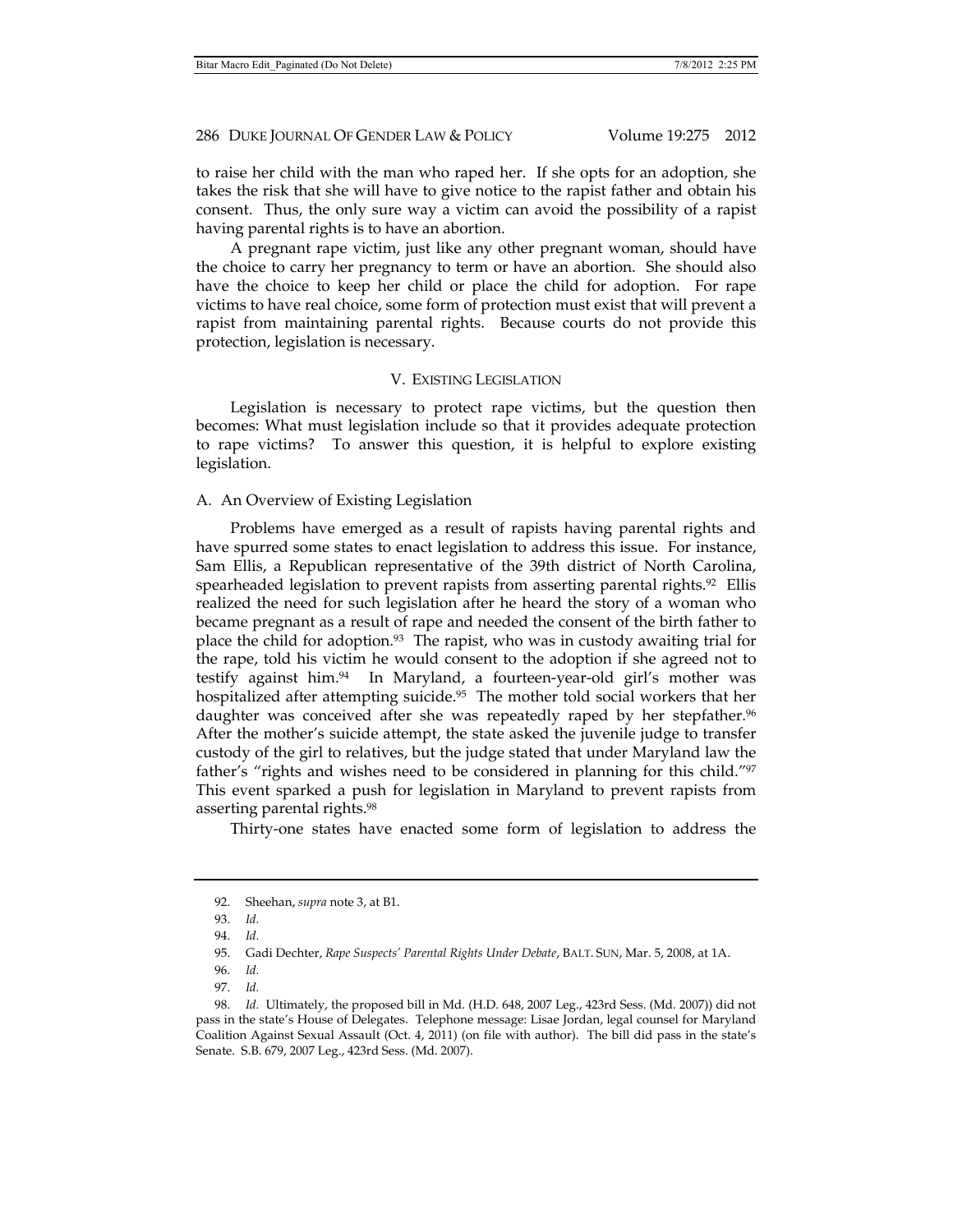problem of rapists having parental rights.99 Unfortunately, the vast majority of this legislation fails to provide real protection to rape victims. The legislation can be divided into four categories: 1) legislation that limits a rapist's parental rights as they relate to adoption, 2) legislation that limits a rapist's parental rights to visitation, 3) legislation that limits a rapist's parental rights to custody and visitation, and 4) legislation that terminates all of a rapist's parental rights. Within these categories are two subcategories: 1) states that require the rapist be convicted of rape before the legislation has any effect and states that do not require a conviction, and 2) states that give courts discretion regarding the limitation of the parental rights of rapists and states that mandate the limitation of such rights.

# i. Legislation that Limits a Rapist Father's Rights Concerning Adoption

Twenty-six states have enacted legislation permitting courts to allow a rape victim to place her child for adoption without the consent of the father if the child was conceived as a result of rape.<sup>100</sup> Of these states, twelve limit their legislation to adoption.101 In other words, in these twelve states, the rapist father need not be provided notice or give consent for the child to be placed for adoption. However, if a rape victim keeps her child, these states have absolutely no safeguards that will prevent a rapist father from asserting his other parental

 <sup>99.</sup> *See* ALASKA STAT. § 25.23.180(c)(3) (2010); CAL. FAM. CODE § 3030(b) (West 2004); CONN. GEN. STAT. ANN. § 45(a)-717(g)(2)(G) (West 2004); IDAHO CODE ANN. § 16-2005(2)(a) (2009); 750 ILL. COMP. STAT. ANN. 50/8 (West 1993); IND. CODE §31-19-9-8(4) (2007); KAN. STAT. ANN. § 59- 2136(h)(1)(F) (2005); LA. CIV. CODE ANN. art. 137 (2012); ME. REV. STAT. ANN. tit. 19-A § 1658 (1997); MICH. COMP. LAWS ANN. § 722.25(2) (West 2011); MO. ANN. STAT. § 211.447.5(5) (West 2011); MONT. CODE ANN. § 41-3-609(1)(c) (2011); NEB. REV. STAT. ANN. § 43-104.15 (LexisNexis 2011); NEV. REV. STAT. ANN. § 125C.210 (LexisNexis 2010); N.J. STAT. ANN. § 9:2-4.1(a) (West 2002); N.M. STAT. ANN. § 32A-5-19 (LexisNexis 2010); N.Y. DOM. REL. LAW § 111-a (McKinny 2010); N.C. GEN. STAT. ANN. §§ 14-27.2(c) -14-27.3(c) (West 2010); OHIO REV. CODE ANN. § 3107.07(F) (West 2011); OKLA. STAT. ANN. tit. 10A § 1-4-904(B)(11) (West 2009); OR. REV. STAT. § 419B.502 (2011), *amended by* Act effective Jan. 1, 2012, ch. 438, 2011 Or. Laws, *available at* www.leg.state.or.us/11orlaws/sess0400.dir/0438.pdf; 23 PA. CONS. STAT. ANN. § 2511(a)(7) (West 2010); S.C. CODE ANN. § 63-9-320(3) (2008); S.D. CODIFIED LAWS § 25-6-4(6A) (2011); TENN. CODE ANN. §§ 36-1-113(c), (g)(10) (2010); TEX. FAM. CODE ANN. § 161.007 (Vernon 2007); UTAH CODE ANN. § 78B-6-111 (2008); VA. CODE ANN. § 63.2-1233(6) (2007); WASH. REV. CODE ANN. § 26.33.170(2)(b) (West 2005); WIS. STAT. ANN. § 48.415(9) (West 2009); WIS. STAT. ANN. § 48.42 (West 2009); WYO. STAT. ANN. § 1-22-110(a)(viii) (2011).

 <sup>100.</sup> *See* ALASKA STAT. § 25.23.180(c)(3); CONN. GEN. STAT. ANN. § 45(a)-717(g)(2)(G); IDAHO CODE ANN. § 16-2005(2)(a); 750 ILL. COMP. STAT. ANN. 50/8; IND. CODE §31-19-9-8(4); KAN. STAT. ANN. § 59- 2136(h)(1)(F); ME. REV. STAT. ANN. tit. 19-A § 1658; MO. ANN. STAT. § 211.447.5(5); MONT. CODE ANN. § 41-3-609(1)(c); NEB. REV. STAT. ANN. § 43-104.15; N.M. STAT. ANN. § 32A-5-19; N.Y. DOM. REL. LAW § 111-a; N.C. GEN. STAT. ANN. §§ 14-27.2(c) –14-27.3(c); OHIO REV. CODE ANN. § 3107.07(F); OKLA. STAT. ANN. tit. 10A § 1-4-904(B)(11); Act effective Jan. 1, 2012, ch. 438, 2011 Or. Laws; 23 PA. CONS. STAT. ANN. § 2511(a)(7); S.C. CODE ANN. § 63-9-320(3); S.D. CODIFIED LAWS § 25-6-4(6A); TENN. CODE ANN. §§ 36-1-113(c), (g)(10); TEX. FAM. CODE ANN. § 161.007; UTAH CODE ANN. § 78B-6-111; VA. CODE ANN. § 63.2-1233(6); WASH. REV. CODE ANN. § 26.33.170(2)(b); WIS. STAT. ANN. § 48.415(9); WYO. STAT. ANN. § 1-22-110(a)(viii).

 <sup>101.</sup> *See* ALASKA STAT. § 25.23.180(c)(3); 750 ILL. COMP. STAT. ANN. 50/8(a)(5); IND. CODE §31-19- 9-8(4); NEB. REV. STAT. ANN. § 43-104.15; N.M. STAT. ANN. § 32A-5-19; N.Y. DOM. REL. LAW § 111-a; OHIO REV. CODE ANN. § 3107.07(F); S.C. CODE ANN. § 63-9-320; UTAH CODE ANN. § 78B-6-111; VA. CODE ANN. § 63.2-1233(6); WASH. REV. CODE ANN. § 26.33.170(2)(b); WYO. STAT. ANN. § 1-22-  $110(a)(viii)$ .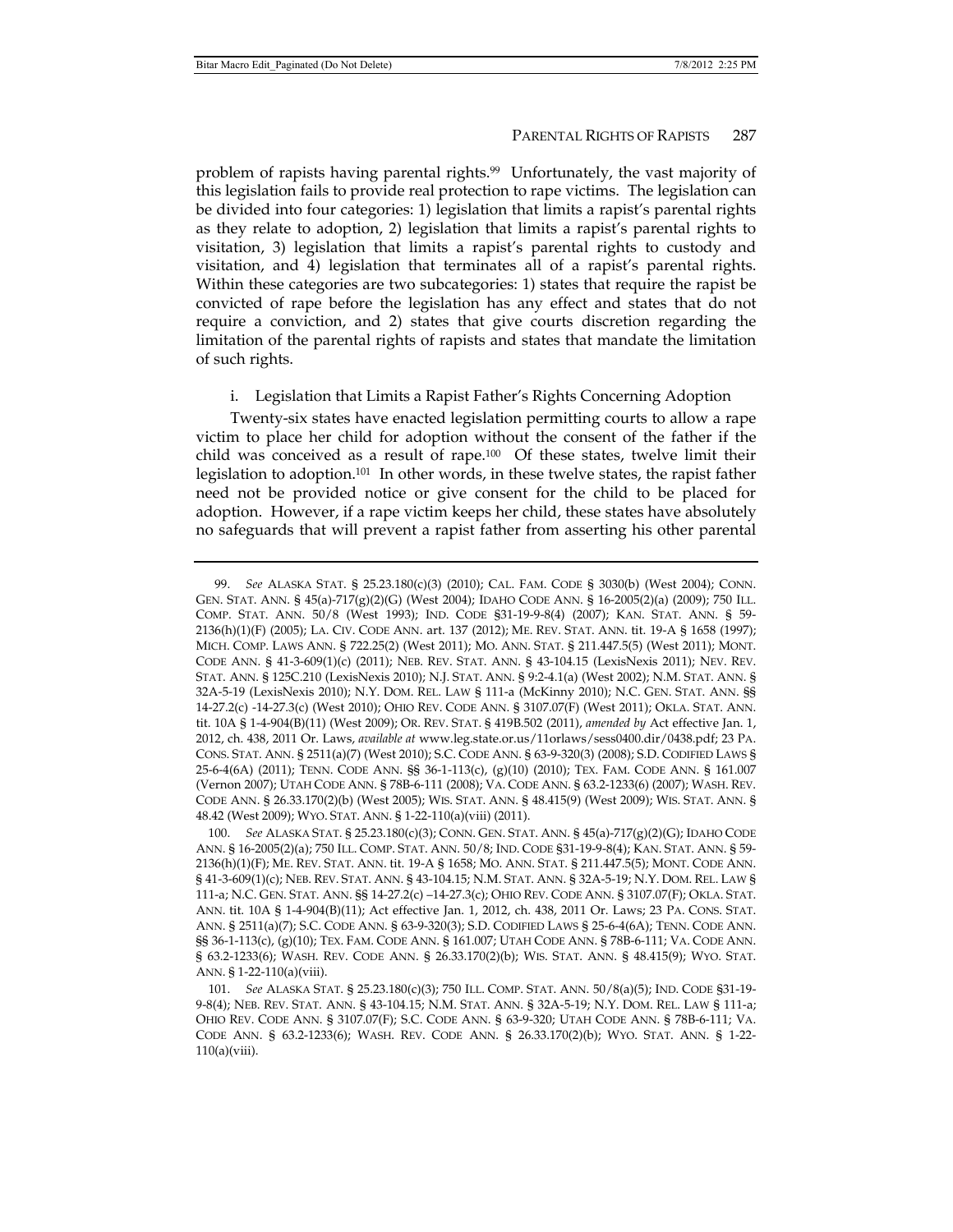rights, such as custody and visitation.102

The remaining fourteen states either allow for the termination of other parental rights in addition to the parental rights surrounding adoption, or they allow for the termination of all of a rapists father's parental rights, including the right to notice and consent for adoption.103 These states provide more comprehensive protection to rape victims.

Of the twenty-six states that address adoption, fourteen require the rapist be convicted of rape before a rape victim is permitted to place her child for adoption without meeting the state's notification and consent requirements.<sup>104</sup> This is problematic because, as discussed *supra*, only a very small portion of rapes result in a conviction.105 The remaining twelve states provide more protection because they do not require a conviction before the statutory protections are triggered.106 For instance, Nebraska does not require that notice of adoption be given to a father "[i]f the information provided in the biological mother's affidavit ... presents clear evidence that . . . the child . . . was the result of sexual assault."107

ii. Legislation that Limits a Rapist Father's Rights to Visitation

Two states have enacted legislation that restricts a rapist fathers' visitation rights. South Dakota allows courts to prohibit, revoke, or restrict visitation rights for any person who has caused a child to be conceived as a result of rape.108 Louisiana mandates if a child is conceived as a result of felony rape, the parent who committed the rape must be denied visitation with the child.<sup>109</sup> These

105. *See supra* Section II.

 <sup>102.</sup> *See* ALASKA STAT. § 25.23.180(c)(3); 750 ILL. COMP. STAT. ANN. 50/8(a)(5); IND. CODE §31-19- 9-8(4); NEB. REV. STAT. ANN. § 43-104.15; N.M. STAT. ANN. § 32A-5-19; N.Y. DOM. REL. LAW § 111-a; OHIO REV. CODE ANN. § 3107.07(F); S.C. CODE ANN. § 63-9-320; UTAH CODE ANN. § 78B-6-111; VA. CODE ANN. § 63.2-1233(6); WASH. REV. CODE ANN. § 26.33.170(2)(b); WYO. STAT. ANN. § 1-22-  $110(a)(viii)$ .

 <sup>103.</sup> South Dakota restricts rights to custody and visitation. *See* S.D. CODIFIED LAWS §§ 25-6- 4(6A), 25-4A-20 (2011). The remainder of the statutes allow for the termination of all parental rights. *See* CONN. GEN. STAT. § 45(a)-717(g)(2)(G); IDAHO CODE ANN. § 16-2005(2)(a); KAN. STAT. ANN. § 59- 2136(h)(1)(F); ME. REV. STAT. ANN. tit. 19-A § 1658; MO. REV. STAT. § 211.447.5(5); MONT. CODE. ANN. § 41-3-609(1)(c); N.C. GEN. STAT. ANN. §§ 14-27.2(c) -14-27.3(c); OKLA STAT. ANN. tit. 10A §1-4-904(B)(11); Act effective Jan. 1, 2012, ch. 438, 2011 Or. Laws; 23 PA. CONS. STAT. ANN. § 2511(a)(7); TENN. CODE ANN. §§ 36-1-113(c), (g)(10); TEX. FAM. CODE. ANN. § 161.007; WIS. STAT. § 48.415(9).

<sup>104</sup>*. See* CONN. GEN. STAT. § 45(a)-717(g)(2)(G); IND. CODE §31-19-9-8(4); ME. REV. STAT. ANN. tit. 19-A § 1658; MO. ANN. STAT. § 211.447.5(5) (requiring a conviction or a guilty plea); MONT. CODE ANN. § 41-3-609(1)(c); N.Y. DOM. REL. LAW § 111-a; N.C. GEN. STAT. ANN. §§ 14-27.2(c) –14-27.3(c); OHIO REV. CODE ANN. § 3107.07(F); Act effective Jan. 1, 2012, ch. 438, 2011 Or. Laws; TENN. CODE ANN. §§ 36-1-113(c), (g)(10); TEX. FAM. CODE ANN. § 161.007; VA. CODE ANN. § 63.2-1233(6); WASH. REV. CODE ANN. § 26.33.170(2)(b); WYO. STAT. ANN. § 1-22-110(a)(viii).

 <sup>106.</sup> *See* ALASKA STAT. § 25.23.180(c)(3); IDAHO CODE ANN. § 16-2005(2)(a); 750 ILL. COMP. STAT. ANN. 50/8(a)(5); KAN. STAT. ANN. § 59-2136(h)(1)(F); NEB. REV. STAT. ANN. § 43-104.15; N.M. STAT. ANN. § 32A-5-19; OKLA STAT. ANN. tit. 10A §1-4-904(B)(11); 23 PA. CONS. STAT. ANN. § 2511(a)(7); S.D. CODIFIED LAWS § 25-6-4(6A); S.C. CODE ANN. § 63-9-320(3); UTAH CODE ANN. § 78B-6-111; WIS. STAT. § 48.415(9).

 <sup>107.</sup> NEB. REV. STAT. ANN. § 43-104.15.

 <sup>108.</sup> S.D. CODIFIED LAWS § 25-4A-20.

 <sup>109.</sup> LA. CIV. CODE ANN. art. 137 (2012).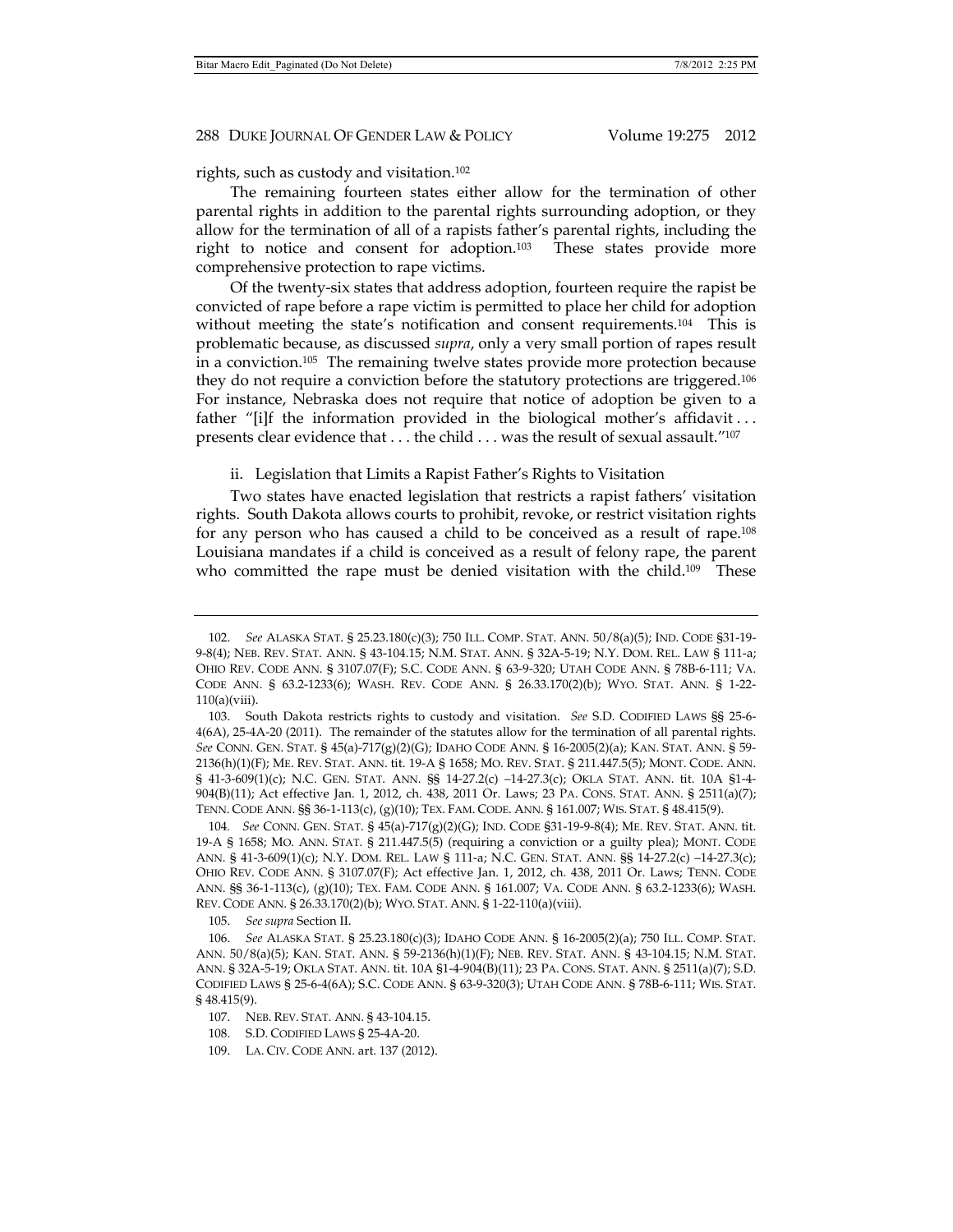statutes provide insufficient protection, however, because both leave open the possibility that a rapist father could obtain custody of the rape-conceived child.

iii. Legislation that Limits a Rapist Father's Rights to Visitation and Custody

Four states limit a rapist father's rights to both visitation and custody. California and Michigan mandate that courts not award custody or visitation to a parent convicted of rape if the child is a result of the rape.110 Nevada and New Jersey mandate that the court not award custody or visitation to a parent convicted of sexual assault when the child is a result of said assault unless it is in the best interest of the child.111 While these statutes provide more comprehensive protection to a rape victim, they only provide protection when the rapist is convicted. Also, these statutes do not free a woman from notice and consent requirements if she places the child for adoption.

iv. Legislation that Terminates All of a Rapist Father's Parental Rights— Conviction Required

Eight states allow for the termination of all parental rights if the rapist father has been convicted of rape or sexual assault.<sup>112</sup> Only two of these states require a court terminate a rapist father's parental rights.113

Connecticut, Missouri, Montana, Oregon, Tennessee, and Texas give courts the discretion to terminate all parental rights if the child resulted from sexual assault or forcible rape and the father has been convicted of such an offense.114 These statutes allow for termination of a rapist father's right to notice and consent for adoption, visitation, and custody, and so provide more protection for rape victims. These protections, however, are not activated unless the rapist father has been convicted of the rape in question.115 Again, this is problematic because most rapes do not result in a conviction. Moreover, even if a father is

 113. *See* ME. REV. STAT. ANN. tit. 19-A § 1658; N.C. GEN. STAT. ANN. §§ 14-27.2(c) –14-27.3(c); N.C. GEN. STAT. ANN. § 50-13.1(a) (West 2010).

 <sup>110.</sup> CAL. FAM. CODE § 3030(b) (West 2004); MICH. COMP. LAWS ANN. §§ 722.25(2), 722.27(a)(4) (West 2011). In Michigan, visitation is referred to as "parenting time." *See id.*

 <sup>111.</sup> NEV. REV. STAT. ANN. § 125C.210 (LexisNexis 2011) (prohibiting custody or visitation unless the natural mother consents or it is in the best interest of the child); N.J. STAT. ANN. § 9:2-4.1(a) (West 2002) (prohibiting custody or visitation except upon a showing by clear and convincing evidence that it is in the best interest of the child for custody or visitation rights to be awarded).

 <sup>112.</sup> *See* CONN. GEN. STAT. ANN. § 45(a)-717(g)(2)(G) (West 2004); ME. REV. STAT. ANN. tit. 19-A § 1658 (1997); MO. ANN. STAT. § 211.447.5(5) (West 2011) (requiring a conviction or a guilty plea); MONT. CODE ANN. § 41-3-609(1)(c) (2011); N.C. GEN. STAT. ANN. §§ 14-27.2(c) –14-27.3(c) (West 2010); OR. REV. STAT. § 419B.502 (2011), *amended by* Act effective Jan. 1, 2012, ch. 438, 2011 Or. Laws, *available at* www.leg.state.or.us/11orlaws/sess0400.dir/0438.pdf; TENN. CODE ANN. §§ 36-1-113(c), (g)(10) (2010); TEX. FAM. CODE. ANN. § 161.007 (Vernon 2002).

 <sup>114.</sup> CONN. GEN. STAT. ANN. § 45(a)-717(g)(2)(G); MO. ANN.. STAT. § 211.447.5(5); MONT. CODE ANN. § 41-3-609(1)(c); Act effective Jan. 1, 2012, ch. 438, 2011 Or. Laws; TENN. CODE ANN. §§ 36-1- 113(c), (g)(10); TEX. FAM. CODE ANN. § 161.007.

 <sup>115.</sup> Missouri requires a conviction or a guilty plea. MO. ANN. STAT. § 211.447.5(5). This may provide more protection to rape victims. However, to obtain a guilty plea, a victim has to report the rape, which many victims do not do. *See supra* Section III.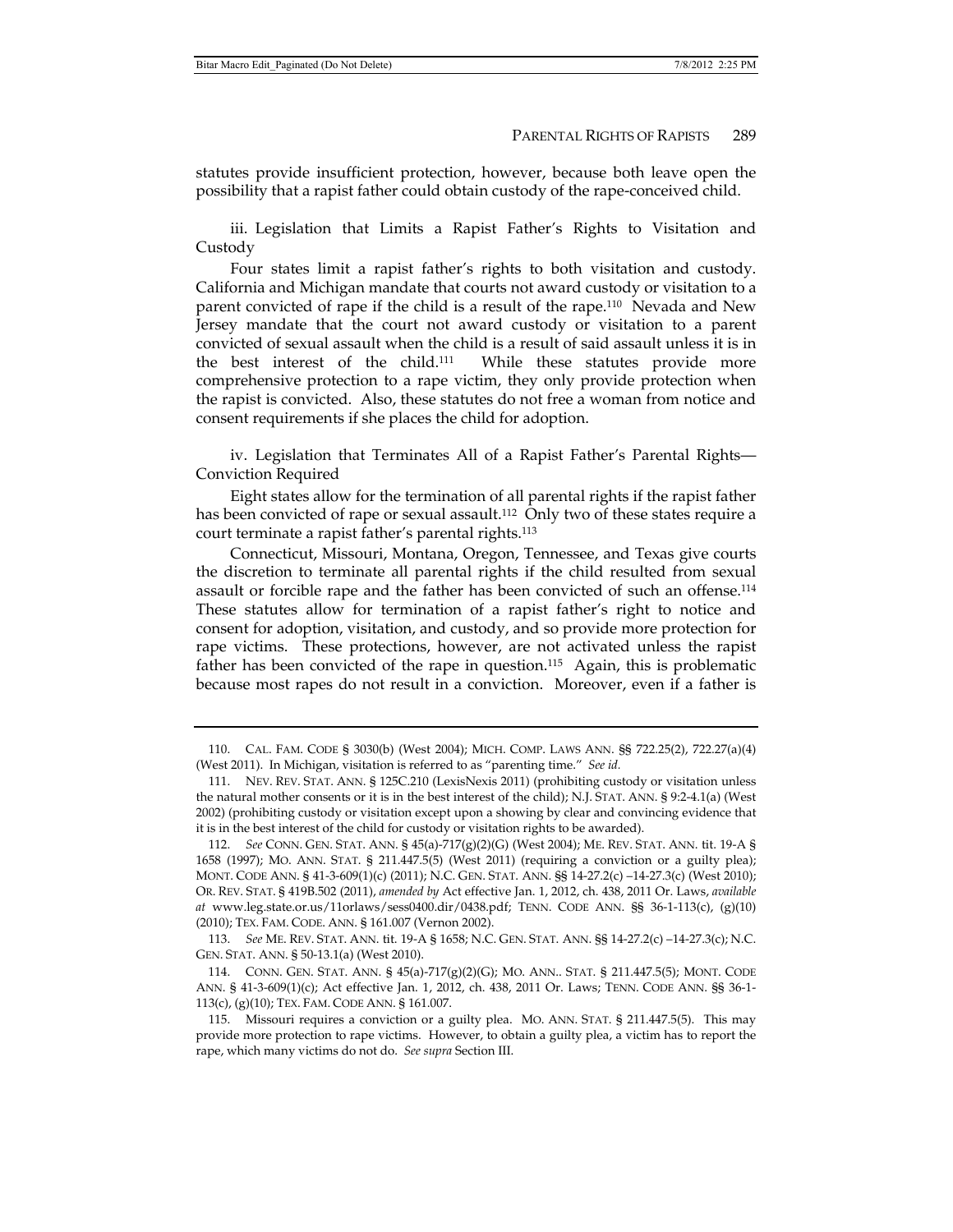convicted of rape, the court still has the discretion to decide whether or not to terminate his parental rights.

Maine provides stronger protection for rape victims because its statute mandates a court terminate all parental rights if a father is convicted of rape and the conviction involves sexual intercourse that results in conception.116 Similarly, in North Carolina, more protection is provided to rape victims because under the North Carolina statutes a father convicted of rape has no rights to custody, visitation, or adoption when a child is conceived by his rape.117 In these two states, judges' discretion is curtailed, giving the rape victim more certain protection. However, Maine and North Carolina, like the aforementioned states, require a conviction for rape victims to be protected by their statutes.

v. Legislation that Terminates a Rapist Father's Parental Rights— Conviction Not Required

Five states do not require a conviction for judges to terminate all of a rapist father's parental rights.<sup>118</sup> Pennsylvania gives courts the discretion to terminate all parental rights "if the parent is the father of a child conceived as a result of rape or incest."119 In Wisconsin, parenthood as a result of sexual assault is grounds for termination of parental rights.120 Such parenthood can be proven by a conviction or by evidence produced at a fact-finding hearing.121 Also, in Wisconsin, a mother does not have to provide a father with notice that she is attempting to terminate his parental rights if the child is a result of sexual assault.122 In both Idaho and Oklahoma, courts can terminate parental rights based on a finding that the child was born as a result of rape.123 In Kansas, courts may order that parental rights be terminated if "the birth of the child was the result of the rape of the mother."124

- 123. IDAHO CODE ANN. § 16-2005(2)(a); OKLA. STAT. ANN. tit. 10A § 1-4-904(B)(11).
- 124. KAN. STAT. ANN. § 59-2136(h)(1)(F).

 <sup>116.</sup> ME. REV. STAT. ANN. tit. 19-A § 1658. Under the Maine statute, "if petitioner proves the allegations . . . by a preponderance of the evidence, the court shall terminate the parental rights and responsibilities of the parent." *Id*. Exceptions do exist permitting the court to not terminate a rapist father's parental rights. *See id*. These exceptions include if the woman tells the court that even though the father was convicted, the act was consensual, or the woman opposes the termination of such rights. *See id.*

 <sup>117.</sup> *See* N.C. GEN. STAT. ANN. §§ 14-27.2(c) –14-27.3(c) (stating: "[u]pon conviction, a person convicted under this section has no rights to custody of or rights of inheritance from any child born as a result of the commission of the rape, nor shall the person have any rights related to the child under Chapter 48, or Subchapter 1 of Chapter 7B of the General Statutes."); N.C. GEN. STAT. ANN. § 50- 13.1(a) (stating "[a]ny person whose actions resulted in a conviction under G.S. 14-27.2 or G.S. 14-27.3 and the conception of the minor child may not claim the right to custody of that minor child. Unless, a contrary intent is clear, the word "custody" shall be deemed to include custody or visitation or both").

 <sup>118.</sup> *See* IDAHO CODE ANN. § 16-2005(2)(a) (2009); KAN. STAT. ANN. § 59-2136(h)(1)(F) (2005); OKLA. STAT. ANN. tit. 10A § 1-4-904(B)(11) (West 2009); 23 PA. CONS. STAT. ANN. § 2511(a)(7) (West 2010); WIS. STAT. ANN. § 48.415(9)(b) (West 2009).

 <sup>119. 23</sup> PA. CONS. STAT. ANN. § 2511(a)(7).

 <sup>120.</sup> WIS. STAT. ANN. § 48.415(9).

 <sup>121.</sup> *Id.*

 <sup>122.</sup> WIS. STAT. ANN. § 48.42(2m).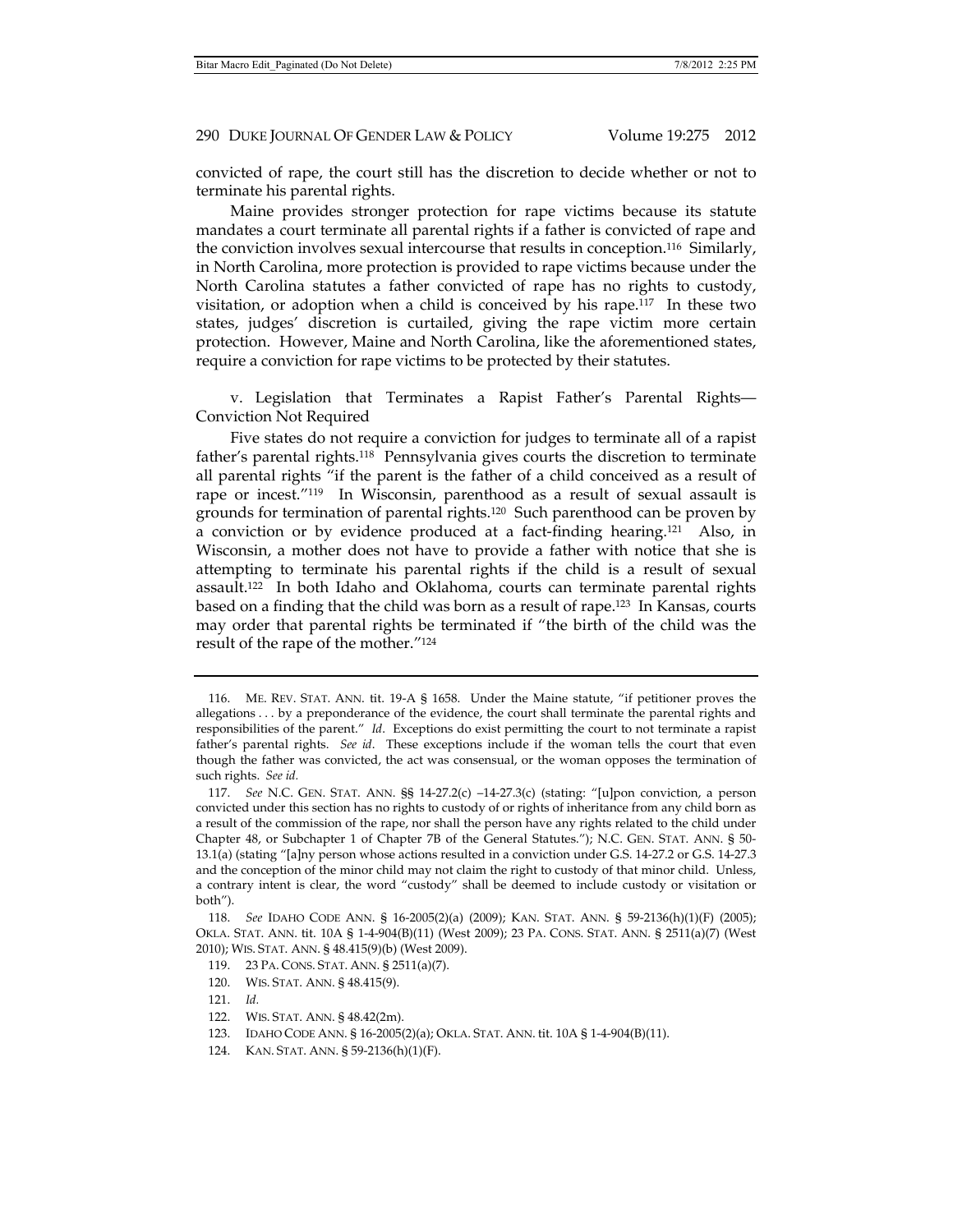In the majority of the above states, the burden of proof in cases involving the termination of parental rights is typically clear and convincing evidence, although the statutes do not specify this standard.<sup>125</sup> Kansas, however, does specify that the burden of proof is clear and convincing evidence.<sup>126</sup>

These statutes provide the most comprehensive protection to rape victims. However, none of these states require the termination of the parental rights of rapist fathers even if there is clear and convincing evidence that the child is the result of a rape perpetrated by the father. Moreover, none of these states mandate the termination of parental rights even if the father was convicted of rape and the child resulted from the rape.

#### B. Shortcomings of Existing Legislation

While it is commendable that some states have enacted statues attempting to limit the rights of rapist fathers, most of the current statutes fall short of providing real protection to rape victims.

### i. Statutes that Address Adoption

The statutes that only address adoption are far from sufficient, as they do not provide any protection to rape victims who keep their babies.127 In states that have such statutes, if a rape victim keeps her baby, the rapist father has parental rights just like any other father. It seems strange that some states recognize that rape victims need protection from rapist fathers asserting parental rights yet only provide protection for women who place their children for adoption. These states are possibly operating under the misconception that women either abort their rape-conceived pregnancies or place their children for adoption. However, studies have shown that more women raise their rape-conceived children than place them for adoption. For instance, one study found that in 32.2 percent of the cases, the woman kept the child, and in only 5.9 percent of the cases did the woman place the child for adoption.128 Another study found that in 26 percent of the cases, the woman had an abortion; of the 73 percent that carried their pregnancy to term, only 36 percent placed the child for adoption while the remaining 64 percent raised their child.129

 <sup>125.</sup> *See* IDAHO CODE ANN. § 16-2005(2)(a) (Statutory Notes on Standard of Proof); OKLA. STAT. ANN. tit. 10A § 1-4-904(B)(11) (Notes of Decs. on Burden of Proof); 23 PA. CONS. STAT. ANN. § 2511 (Notes of Decs. on Clear and Convincing Evidence); WIS. STAT. ANN. § 48.42 (Notes of Decs. on Presumptions and Burden of Proof).

 <sup>126.</sup> KAN. STAT. ANN. § 59-2136(h)(1)(F).

 <sup>127.</sup> *See* ALASKA STAT. § 25.23.180 (2010); 750 ILL. COMP. STAT. ANN. 50/8 (West 1993); IND. CODE §31-19-9-8 (2007); NEB. REV. STAT. ANN § 43-104.15 (LexisNexis 2011); N.M. STAT. ANN. § 32A-5-19 (West 1999); N.Y. DOM. REL. LAW § 111-a (McKinny 2010); OHIO REV. CODE ANN. § 3107.07(F) (West 2011); S.C. CODE ANN. § 63-9-320 (2008); UTAH CODE ANN. § 78B-6-111 (2008); VA. CODE ANN. § 63.2- 1233(6) (2007); WASH. REV. CODE ANN. § 26.33.170(2)(b) (West 2005); WYO. STAT. ANN. § 1-22- 110(a)(viii) (2011).

 <sup>128.</sup> Holmes et al., *supra* note 60, at 320.

 <sup>129.</sup> VICTIMS AND VICTORS, *supra* note 71, at 19.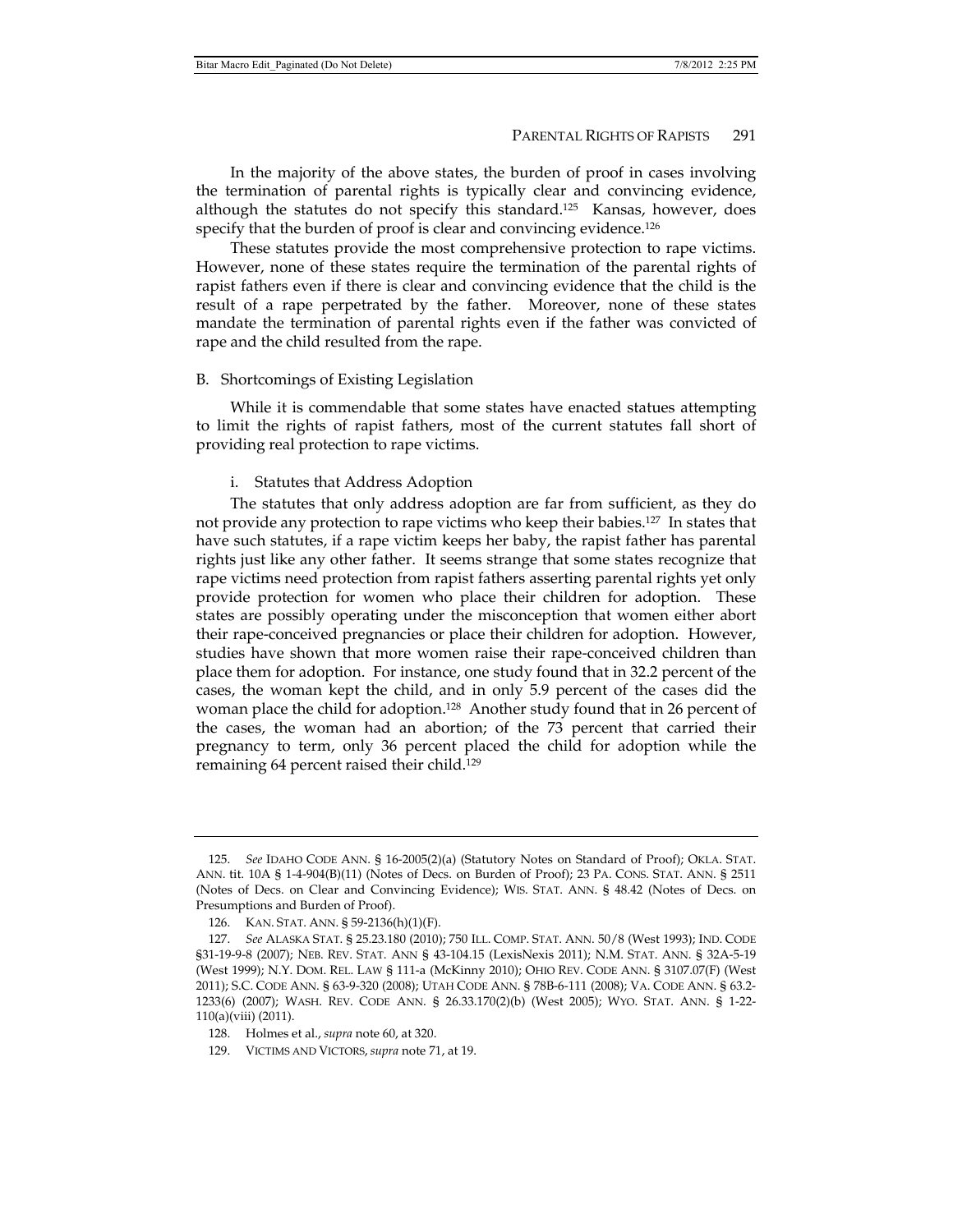#### ii. Statutes that Address Visitation and Custody

Statutes that allow courts to terminate only a rapist's right to visitation do little to protect a woman who becomes pregnant as a result of rape.130 Under these statutes, a rapist father can still have legal and/or physical custody. Also, statutes that address only visitation and custody leave open the possibility that if a child is placed for adoption, a rapist father may have to be notified of the adoption and may have to consent to it.131

## iii. Statutes that Require a Conviction

Statutes that require a conviction before empowering courts to restrict or terminate a rapist's parental rights do not provide real protection to rape victims. Of the thirty-one states that have enacted statutes to limit the parental rights of rapists, eighteen require the rapist be convicted before a victim receives statutory protection.132 Of those eighteen, six require a conviction just to terminate a rapist father's rights to notice and consent for adoption.<sup>133</sup> The remaining twelve states require a conviction to limit a rapist father's right to visitation and custody or to terminate all of the rapist father's parental rights.134

As discussed *supra* in Section III, the majority of rape victims never see their attacker convicted. Most rapes are not reported, and of the few that are, only a small percentage are prosecuted; of those prosecuted, less than half result in a conviction.135 Thus, for the majority of rape victims, statutes that require a conviction provide absolutely no protection.

Even if a rape victim reports the rape, these statutes still do not provide adequate protection. Ultimately, it is the prosecutor who decides to prosecute the rapist, not the rape victim. As such, a rape victim has little to no control over whether her attacker is tried and convicted. The prosecutor also decides whether to offer and accept a plea bargain on the rape charges. If a rapist pleads guilty to

 133. *See* IND. CODE § 31-19-9-8; N.Y. DOM. REL. LAW §111-a; OHIO REV. CODE ANN. § 3107.07(F); VA. CODE ANN. § 63.2-1233(6); WASH. REV. CODE. ANN. § 26.33.170(2)(b); WYO. STAT. ANN. § 1-22-  $110(a)(viii)$ .

 <sup>130.</sup> LA. CIV. CODE ANN. art. 137 (2008); S.D. CODIFIED LAWS §§ 25-6-4(6A), 25-4A-20 (2011).

 <sup>131.</sup> *See* CAL. FAM. CODE § 3030(b) (West 2004); MICH. COMP. LAWS ANN. § 722.25 (2) (West 2011); NEV. REV. STAT. ANN. § 125C.210 (LexisNexis 2011); N.J. STAT. ANN. § 9:2-4.1(a) (West 2002).

 <sup>132.</sup> *See* CAL. FAM. CODE §3030(b); CONN. GEN. STAT. § 45(a)-717(g)(2)(G) (2004); IND. CODE §31- 19-9-8 (2007); ME. REV. STAT. ANN. tit. 19-A § 1658 (1997); MICH. COMP. LAWS ANN. § 722.25(2); MO. ANN STAT. § 211.447.5(5) (West 2011) (requiring a conviction or a guilty plea); MONT. CODE. ANN. § 41-3-609(1)(c) (2011); NEV. REV. STAT. ANN. § 125C.210; N.J. STAT. ANN. § 9:2-4.1(a); N.Y. DOM. REL. LAW § 111-a (McKinny 2010); N.C. GEN. STAT. §§ 14-27.2(c) –14-27.3(c); OHIO REV. CODE ANN. § 3107.07(F) (West 2011); OR. REV. STAT. § 419B.502 (2011), *amended by* Act effective Jan. 1, 2012, ch. 438, 2011 Or. Laws, *available at* www.leg.state.or.us/11orlaws/sess0400.dir/0438.pdf; TENN. CODE ANN. §§ 36-1-113(c), (g)(10) (2010); TEX. FAM. CODE ANN. § 161.007 (Vernon 2007); VA. CODE ANN. § 63.2-1233(6) (2007); WASH. REV. CODE ANN. § 26.33.170(2)(b) (West 2005); WYO. STAT. ANN. § 1-22- 110(a)(viii) (2011).

 <sup>134.</sup> *See* CAL. FAM. CODE § 3030(b); CONN. GEN. STAT. § 45(a)-717(g)(2)(G); ME. REV. STAT. ANN. tit. 19-A § 1658; MICH. COMP. LAWS ANN. § 722.25(2); MO. ANN. STAT. § 211.447.5(5) (requiring a conviction or a guilty plea); MONT. CODE ANN. § 41-3-609(1)(c); NEV. REV. STAT. ANN. §125C.210; N.J. STAT. ANN. § 9:2-4.1(a); N.C. GEN. STAT. §§ 14-27.2(c) –14-27.3(c); Act effective Jan. 1, 2012, ch. 438, 2011 Or. Laws; TENN. CODE ANN. §§ 36-1-113(c),(g)(10); TEX. FAM. CODE. ANN. § 161.007.

 <sup>135.</sup> *See supra* Section III.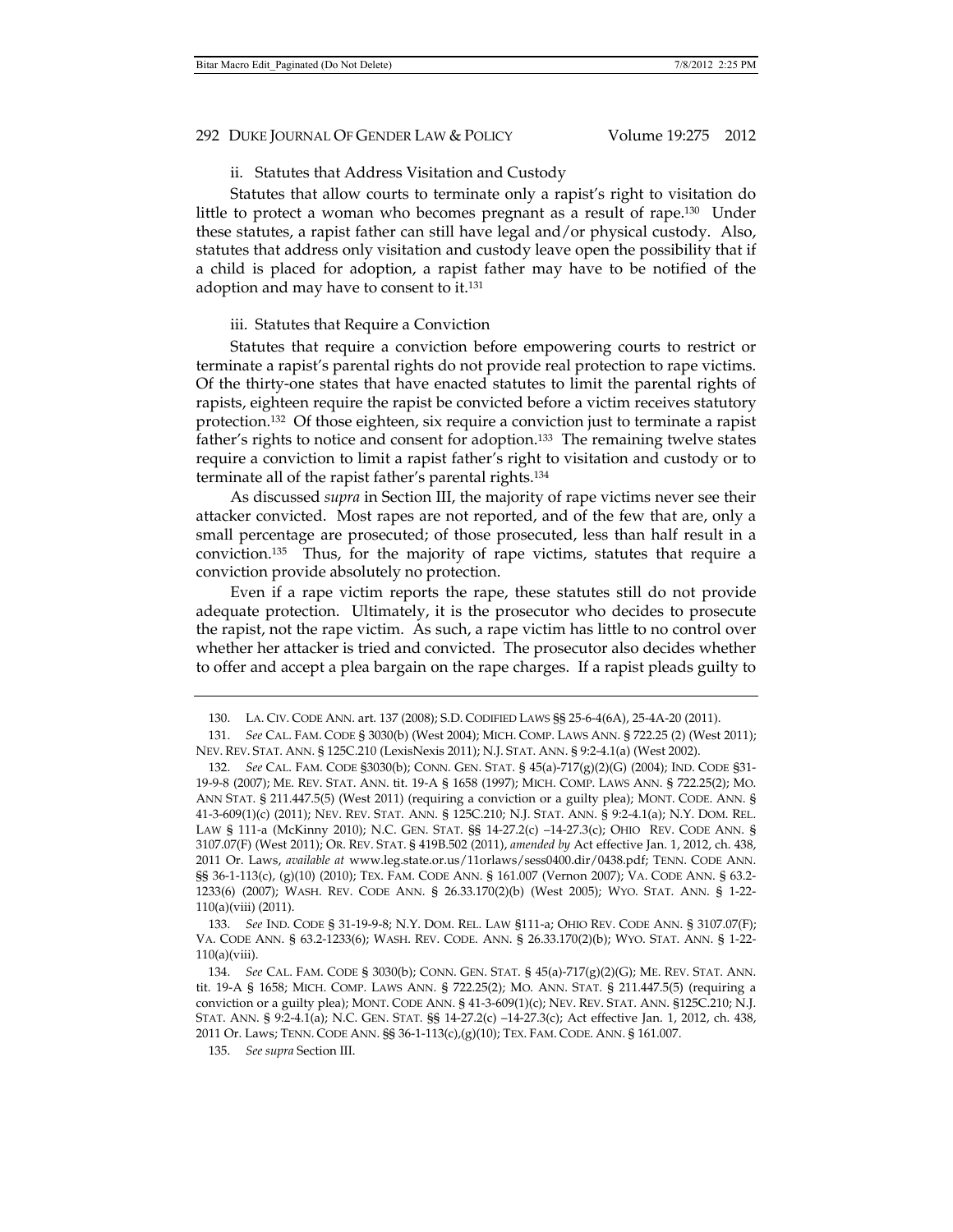a lesser offense and avoids a conviction, a rape victim will be provided no protection even though she reported the crime and charges were brought against her attacker.

Further, in states where a rapist's parental rights are not restricted unless he is convicted of rape, a rape victim will not know until the rapist is actually convicted if she will receive statutory protection. This is problematic because trials can be lengthy.136 During the course of a trial, a rape victim will likely have to make a decision to carry the pregnancy to term, place the child for adoption, or keep the child, all the while not knowing if she will be afforded statutory protection. If she chooses to place the child for adoption while the trial is in progress, because the rapist father has not yet been convicted, he will be able to exercise his right to notice and consent for adoption. This means he could successfully block an adoption even while standing trial.

Even if a rapist is convicted, there is always the possibility that the conviction will be overturned on appeal. Appeals can take years. Thus, a woman will not know until the final appeal whether the statute will protect her.

# iv. Statutes that Do Not Require a Conviction

Statutes that allow courts to terminate the parental rights of rapists, even when the accused has not been convicted of rape, provide more protection to rape victims. However, there are only five states that have such statutes, and even these are flawed.137

None of the these five statutes require a court terminate a rapist's parental rights, even after a woman has met the burden of proving by clear and convincing evidence that she was raped and a child resulted.138 Rather, judges have discretion whether or not to terminate these rights. This is problematic because judicial discretion can result in a great deal of uncertainty. This uncertainty prevents rape victims from knowing if they will receive statutory protection and may prevent them from being able to freely choose to keep and raise their rape-conceived children.

Moreover, none of these states require that a judge terminate a father's parental rights, even if the father has been convicted of rape and the child results from this crime.139 While it may seem that a judge would deny parental rights to

 <sup>136.</sup> *See* Brian J. Ostrom & Roger A. Hanson, NAT'L INST. OF JUSTICE, *Efficiency, Timeliness and Quality: A New Perspective From Nine State Criminal Trial Courts* (2000), http://www.ncjrs.gov/pdffiles1/nij/181942.pdf. Timeliness of trials has long been an issue. The National Institute of Justice, the National Center for State Courts, and the American Prosecutors Research Institute conducted a study of nine state criminal trial systems. *Id.* at 1. Pursuant to American Bar Association standards, courts should dispose of 98 percent of their cases in 180 days from the date of arrest. *Id.* at 5. This study modified that standard calling for 98 percent of all felonies to be resolved within 180 days of indictment. *Id.* None of the courts in the study met this standard. *Id.*

 <sup>137.</sup> *See* IDAHO CODE ANN. § 16-2005(2)(a) (2009); KAN. STAT. ANN. § 59-2136(h)(1)(F) (2005); OKLA. STAT. ANN. tit. 10A § 1-4-904(B)(11) (West 2009); 23 PA. CONS. STAT. ANN. § 2511 (West 2010); WIS. STAT. ANN. § 48.415(9) (West 2009).

 <sup>138.</sup> *See* IDAHO CODE ANN. § 16-2005(2)(a); KAN. STAT. ANN. § 59-2136(h)(1)(F); OKLA. STAT. ANN. tit. 10A § 1-4-904(B)(11); 23 PA. CONS. STAT. ANN. § 2511; WIS. STAT. ANN. § 48.415(9).

 <sup>139.</sup> *See* IDAHO CODE ANN. § 16-2005(2)(a); KAN. STAT. ANN. § 59-2136(h)(1)(F); OKLA. STAT. ANN.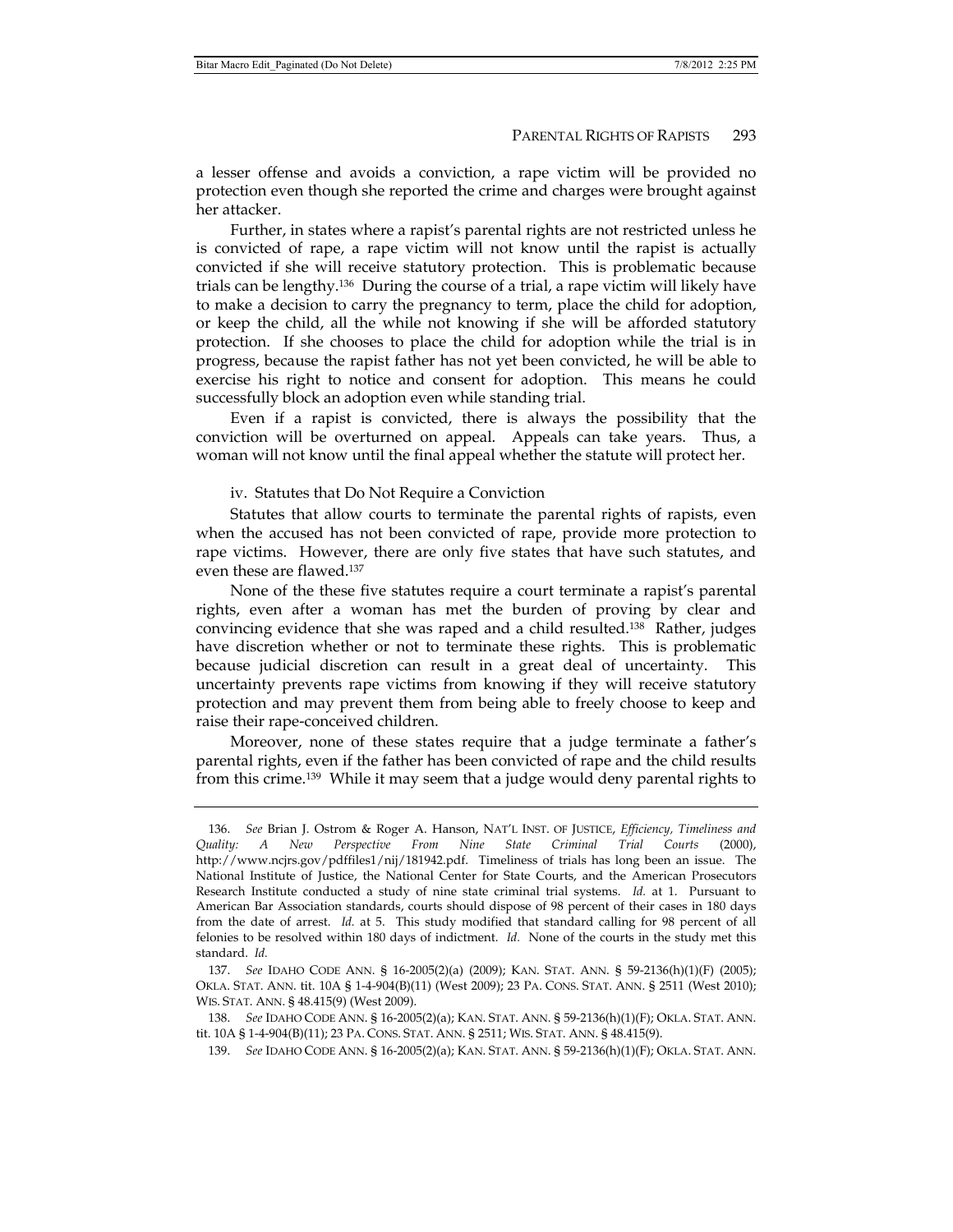a convicted rapist who fathered a child as a result of his crime, this is not so, as illustrated by a disturbing case in Pennsylvania.140 In 2009, a Pennsylvania couple became foster parents of a three-year-old child when his mother became too overwhelmed to care for him.<sup>141</sup> The child was conceived through rape.<sup>142</sup> At three years old he was still in diapers and not speaking.143 Two years later, after living with the foster parents, he was potty-trained, talking, and attending school.144 The foster parents decided to adopt him.145 However, the boy's biological father (and the mother's rapist) asserted his parental rights and blocked the adoption.146 Even though the father was currently on trial for his fifth Megan's Law violation and living in the basement of someone's home, the judge granted him custody.147 The little boy regressed, and at five years old he was back to wearing diapers.148 As a result of this case, a bill was introduced in Pennsylvania that would require a judge to not award custody, partial custody, or visitation to a father of a child conceived through rape.149

Not only do these statutes provide too little protection to rape victims, but because they apply to all rape, including statutory rape, they also carry the potential of stripping legitimate fathers of their parental rights.150 Statutory rape, as opposed to first and second degree rape, does not require the use of force or a victim's lack of consent.151 A conviction of statutory rape is not necessarily

- 141. Merlino, *supra* note 140, at 3.
- 142. *Id.*
- 143. *Id.*
- 144. *Id.*
- 145. *Id.*
- 146. *Id.*
- 147. *Id.*
- 148. *Id.*

 149. H.B. 1395, 2011-2012 Gen. Assemb., Reg. Sess. (Pa. 2011) (stating,"[c]onsideration of criminal conviction. (b.1) Rape or incest. – No court shall award custody, partial custody, or visitation to a parent who is the father of a child conceived as a result of rape or incest").

 150. *See* IDAHO CODE ANN. § 16-2005(2)(a) (2009); KAN. STAT. ANN. § 59-2136(h)(1)(F) (2005); OKLA. STAT. ANN. tit. 10A § 1-4-904(B)(11) (West 2009); 23 PA. CONS. STAT. ANN. § 2511 (West 2010); WIS. STAT. ANN. § 48.415(9) (West 2009).

 151. In North Carolina, for example, a defendant is guilty of first or second degree rape if he has intercourse with another person "by force and against the will of the other person." N.C. GEN. STAT. ANN. §§ 14-27.2–14-27.3 (West 2010). In contrast, a defendant is guilty of statutory rape if he engages in intercourse or a sexual act with a person who is thirteen, fourteen, or fifteen, and the defendant is at least six years older than the person. § 14-27.7A. Statutory rape does not require the use of force or the non-consent of the victim. *See id.* If force is used, the criminal act is first or second degree rape, not statutory rape. *See* §§ 14-27.2–14-27.3. However, in North Carolina, first degree rape does include intercourse with a victim under the age of 13 if the perpetrator is at least 12 years old and at least four years older than the victim. § 14-27.2. Second degree rape includes intercourse with a mentally disabled or physically helpless person when the perpetrator knows or should know such person is disabled. § 14-27.3. While these acts may not involve force, they likely involve more than a simple mistake about the victim's age and probably are evidence of some depravity on the part of the defendant.

tit. 10A § 1-4-904(B)(11); 23 PA. CONS. STAT. ANN. § 2511; WIS. STAT. ANN. § 48.415(9).

 <sup>140.</sup> Maria Merlino, *Young Boy Trapped in Complex Family-Court System*, S. PHILADELPHIA PUB. REC., Jan. 27, 2011, at 3. This story prompted Angela Cruz to introduce Pennsylvania House Bill 1395. *See generally* H.B. 1395, 2011-2012 Gen. Assemb., Reg. Sess. (Pa. 2011).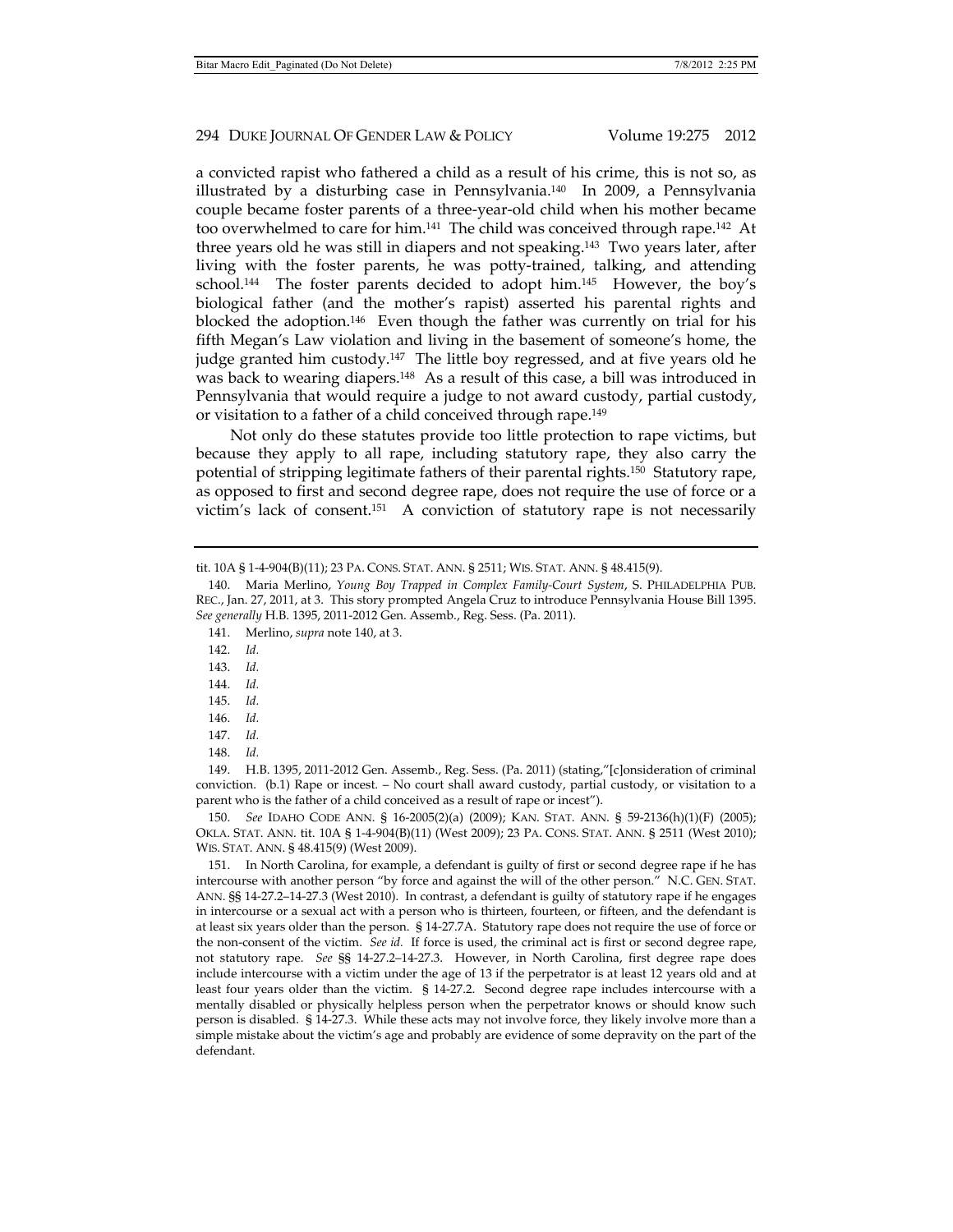evidence that an individual is violent or dangerous. Rather, a perpetrator could simply have been mistaken about the age of his sexual partner, or his partner may have been too young to legally consent. Not only may such a father deserve parental rights, but it may be in the child's best interest for him to maintain his parental rights.

The question remains: What is required of legislation so that it provides real protection to rape victims? Moreover, what is required of legislation so that it protects rape victims while not stripping legitimate fathers of their parental rights?

#### VI. PROPOSED LEGISLATION

For legislation to provide real protection to rape victims, the legislation must take into account the realities of rape. Specifically, legislation must recognize that rape is underreported, that rapists are rarely tried for their crimes, and that even more rarely are rapists convicted. Legislation must also take into account the realities of parental rights—parental rights are strong, they are not likely to be denied absent legislation, and any parental rights will allow the rapist to assert some level of control over his victim. Further, legislation must take into account the realities of the family law system. Family law judges have significant discretion, and if they are allowed to exercise this discretion, rape victims may not be afforded consistent and dependable protection.

Taking into account these realities, the following are clear: 1) legislation must not require a conviction before it provides protection; 2) if there is a conviction, it should weigh heavily in favor of the rape victim; 3) legislation must completely terminate all parental rights; 4) legislation must cabin judicial discretion; and 5) legislation must properly balance protection of rape victims with protection of the parental rights of non-rapist fathers.

In order to provide comprehensive protection to rape victims while not stripping legitimate fathers of their parental rights, legislation should separately address cases where the rapist has been convicted and those where he has not.152

#### A. Proposed Legislation—Conviction

When a father has been convicted of rape, legislation could take the following form:

The court shall terminate all of the parental rights and responsibilities of the parent if the parent was convicted of raping the petitioner, the rape was in the first or second degree, and the petitioner proves by a preponderance of the evidence that the rape resulted in the conception of the child.<sup>153</sup>

 <sup>152.</sup> Currently, states that have legislation do not divide the legislation into two segments—one to address when a rapist is convicted and one to address when he is not convicted. Convictions are reliable evidence that the accused committed the crime; thus, cases where a rapist has been convicted should be treated differently than those where he has not been convicted. When statutes do not split these up, it is harder to provide effective protection to both the victim and the accused.

 <sup>153.</sup> This proposed legislation is based on existing legislation in Maine. *See* ME. REV. STAT. ANN. tit.19-A §1658 (1997). However, pursuant to the legislation in Maine, a court must terminate the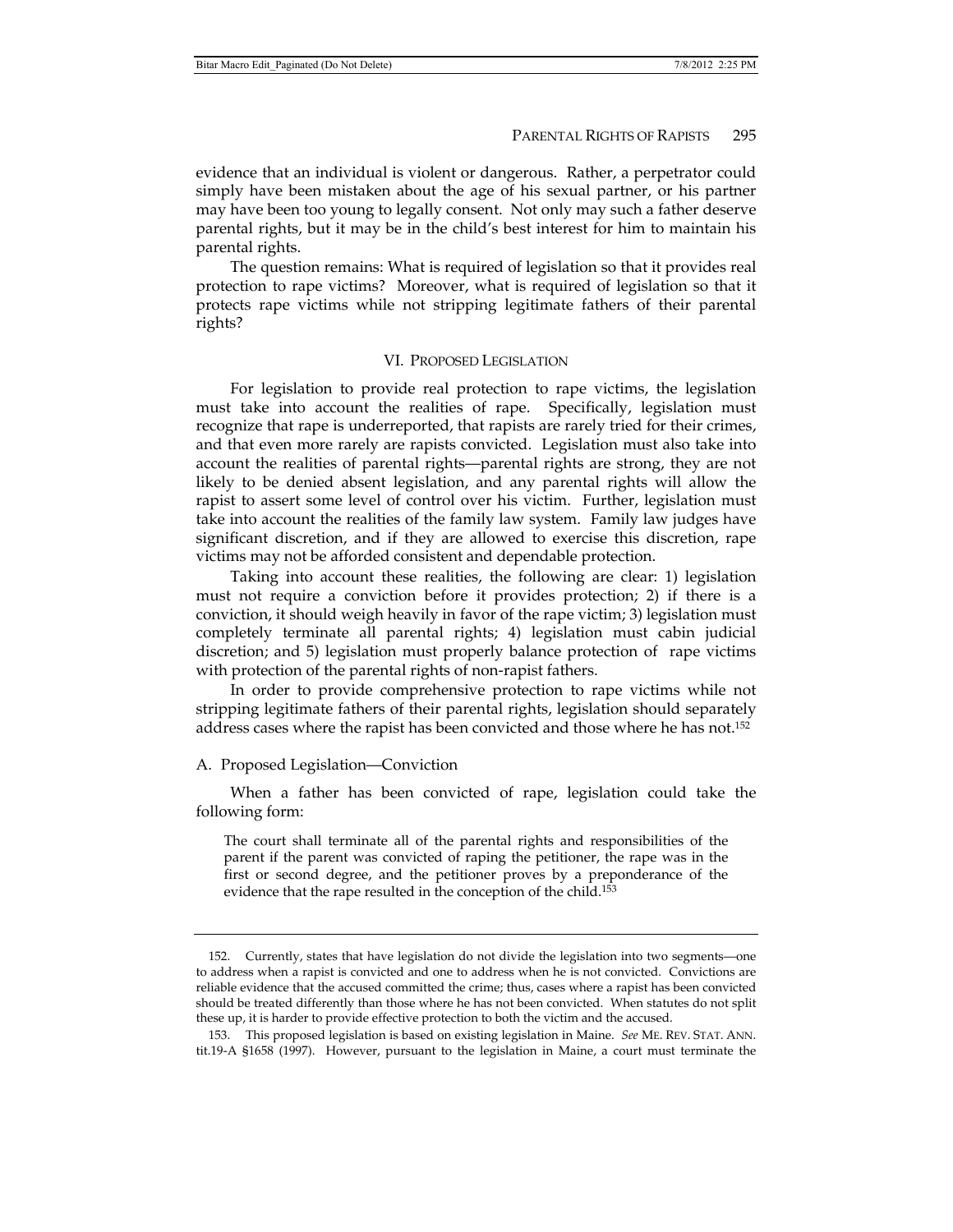This proposed legislation protects rape victims because it recognizes that a conviction is reliable evidence that the accused did commit the crime and, as such, lessens a rape victim's burden of proof. Here, a rape victim's burden is a preponderance of the evidence. To meet this burden, a rape victim only has to prove that it is more likely than not that the rape resulted in the conception of the child. The proposed legislation also protects rape victims because it terminates all of the parental rights of the rapist father, and it cabins the discretion of judges by requiring them to terminate such rights once the mother has met her burden.

In addition to protecting rape victims, the proposed legislation protects the rights of accused fathers. Under this legislation, a father's rights are not automatically terminated even if he is convicted of rape.154 Rather, the legislation requires that the father be convicted of raping the victim and the victim prove the child was a result of this criminal act, as opposed to some other consensual act. Furthermore, the proposed legislation protects the rights of the accused because it is limited to a conviction for first or second degree rape.

#### B. Proposed Legislation—No Conviction

When a father has not been convicted of rape, legislation could take the following form:

The court shall terminate all of the parental rights and responsibilities of the parent if the petitioner proves by clear and convincing evidence that the parent raped the petitioner, such rape was in the first or second degree, and the child was conceived as a result of that act.<sup>155</sup>

Such legislation provides meaningful protection to a rape victim. First, it does not require a conviction. Rather, it allows the victim to prove by clear and convincing evidence that the rape occurred and the child was a result of that rape. "Clear and convincing evidence" has been defined as "testimony that is so clear, direct, weighty, and convincing as to enable the trier of fact to come to a clear conviction, without hesitance, of the truth of the precise facts in issue."156

parental rights of anyone who is convicted of "a crime involving sexual intercourse" if the petitioner shows by a preponderance of the evidence that the sexual intercourse resulted in the child. §1658(2), (3). This is problematic because it requires a judge to terminate the parental rights of even a statutory rapist. The Maine statute does contain an exception whereby the petitioner can inform the court that the sexual act was consensual and the court is then not required to terminate the rapist father's parental rights. §1658 (4)(C). While this does help protect a father, it does not provide sufficient protection. Instead of allowing the father to prove the act was consensual, the legislation relies completely on the mother to testify that the act was consensual before empowering a judge to use his discretion.

 <sup>154.</sup> *See* OKLA. STAT. ANN. tit. 10A § 1-4-904(B)(11). Under this statute, if a man is convicted of rape, the judge can terminate all of his parental rights. OKLA. STAT. ANN. tit. 10A § 1-4-904(B)(8)(b). However, this statute does not require that the man be convicted of raping the petitioner or that the child be a result of the rape. *Id.*

 <sup>155.</sup> This proposed legislation is similar to legislation that was proposed in Maryland. *See* H.D. 648, 2007 Leg., 423rd Sess. (Md. 2007). Such legislation could also provide for a procedural mechanism by which the petitioner could prove her case, such as through a fact-finding hearing.

 <sup>156.</sup> *In re* A.R.M.F., 837 A.2d 1231, 1234 (Pa. Super. Ct. 2003). While rape can be hard to prove and, without a conviction, there may be little evidence for the victim to use, judges will be able to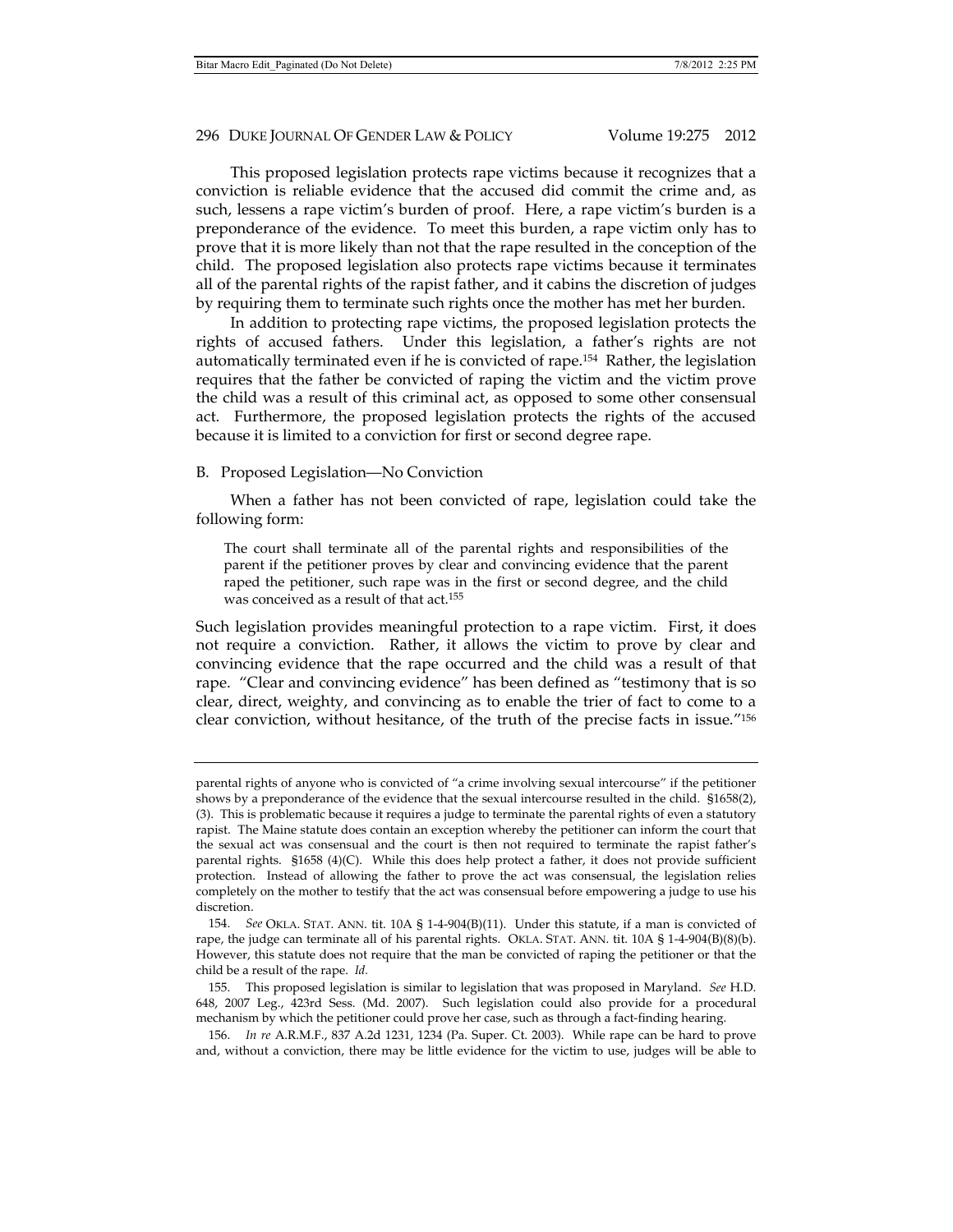While "clear and convincing evidence" is a significant burden to meet, it is not as difficult as the burden of "beyond a reasonable doubt," which is required for a criminal conviction. Further, allowing the victim to prove her case by clear and convincing evidence gives the victim greater control. Even if a prosecutor chooses not to prosecute the case or agrees to a plea, under the proposed legislation the victim can still prove to a family court judge that she was raped and the child resulted from such rape.

Second, the proposed legislation terminates all parental rights and cabins the discretion of judges by mandating that a father's parental rights be terminated if the judge finds by clear and convincing evidence that the father raped the mother and the child resulted from the rape. This protects a rape victim by providing her with certainty that once she meets her burden, she will be afforded comprehensive protection.

Third, the proposed legislation protects the accused. Clear and convincing evidence is a substantial burden. While it is not as onerous as proving a case beyond a reasonable doubt, the "beyond a reasonable doubt" burden is reserved for criminal trials where an accused faces incarceration and a criminal record. Losing parental rights is significant, but it is not as severe as losing one's physical liberty through incarceration or having a permanent criminal record. Additionally, the proposed legislation protects the rights of the accused because it is limited to first or second degree rape, most notably excluding statutory rape.

It should be noted that the proposed legislation should set forth, possibly in a comment, that if a rapist is acquitted of criminal charges or agrees to a plea, the victim is not foreclosed from proving by clear and convincing evidence that the rape occurred and the child resulted. Just because a father is not convicted or accepts a plea does not mean he did not rape the mother. Rather, it could simply mean that the state did not meet the burden necessary to convict him of a crime. The state bears an onerous burden for criminal convictions, and the failure to meet this burden is not always indicative of innocence.

# VII. POTENTIAL PROBLEMS WITH PROPOSED LEGISLATION

There are two main objections the proposed legislation may face: 1) rapists asserting parental rights over their rape-conceived children is not a great enough problem to warrant such legislation, and 2) the legislation does not protect the rights of the accused. In Maryland, legislation similar to the legislation proffered in this note was proposed and did not pass.157 Both of the above objections were raised in conjunction with the non-passage of the Maryland bill.<sup>158</sup>

consider the totality of the circumstances, including the credibility of the accused and the victim, the likelihood of their stories, and other factors like the age of the victim. *See id.* at 1241 (explaining that "[i]t is well established that a court must examine the individual circumstances of each and every case and consider all explanations offered by the parent to determine if the evidence in light of the totality of the circumstances clearly warrants termination").

 <sup>157.</sup> *See* Md. H.D. 648; Telephone message: Lisae Jordan, legal counsel for Maryland Coalition Against Sexual Assault (Oct. 4, 2011) (on file with author).

 <sup>158.</sup> *See* Dechter, *supra* note 95.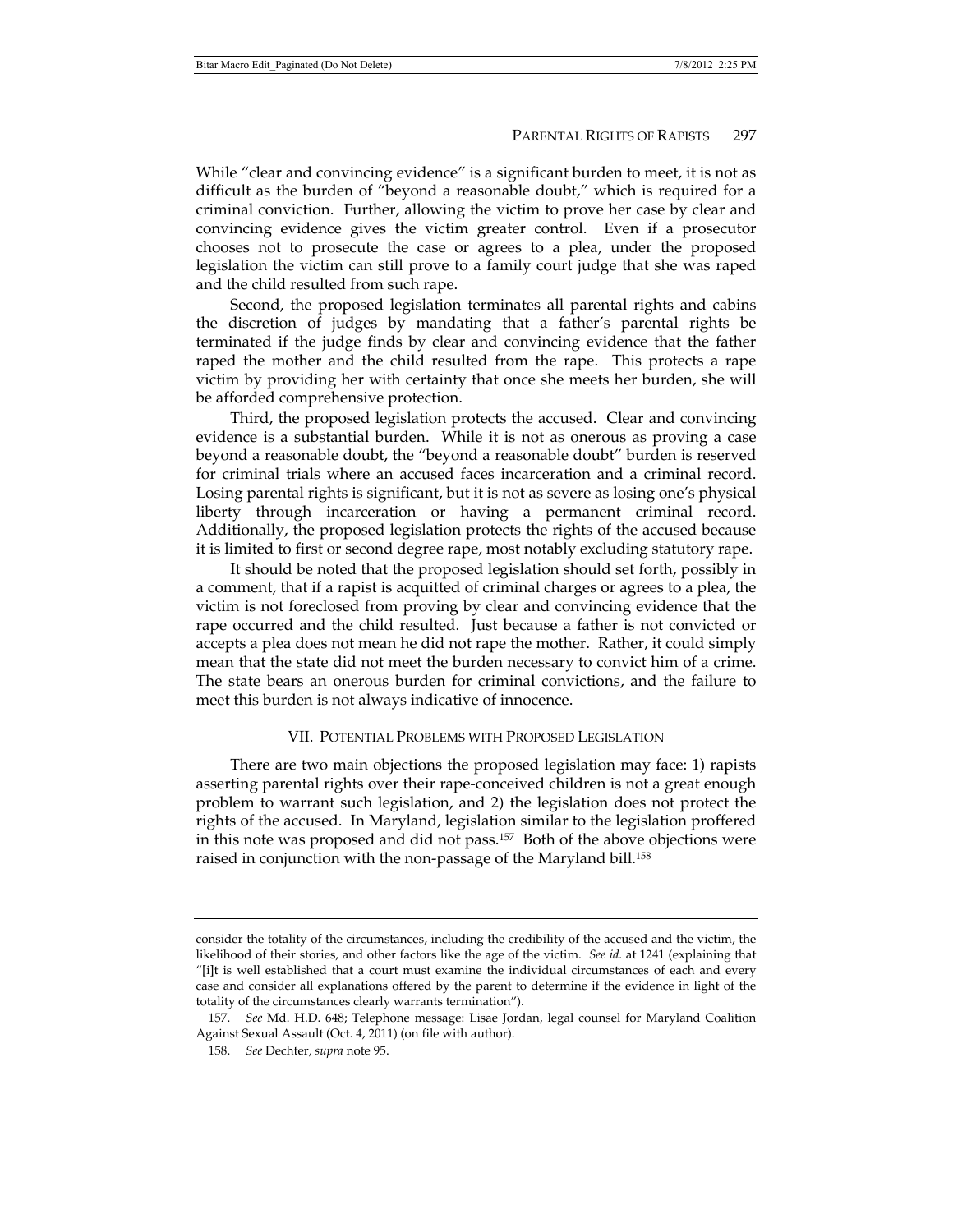# A. Rapists Asserting Parental Rights is Not That Big of a Problem

A concern surrounding the Maryland bill was the idea that rape victims do not often keep their rape-conceived children and, thus, rapists asserting parental rights is not a problem that warrants legislation.159

Because of the vast underreporting of rape, it is uncertain how many pregnancies result from rape.160 However, it has been estimated that there are about 25,000 rape-related pregnancies a year.161 Because women do become pregnant as a result of rape and do keep their rape-conceived children, it is possible that a rapist could assert and maintain his parental rights.162 No studies have determined how many rapists actually have parental rights over their rapeconceived children. Nonetheless, a rapist should never have parental rights over a child conceived by his criminal act. That a lack of proper legislation allows this to happen at all shows the necessity of having legislation in place.

Moreover, in the absence of effective legislation, it is unknown how many women have an abortion because they believe an abortion is the only sure way to protect themselves from sharing parental rights with the man who raped them. Thus, regardless of how many rapists assert and maintain parental rights, legislation must exist to protect women's freedom of choice.

#### B. Lack of Protection for the Accused

The proposed legislation may also face the objection that it could allow an innocent father to lose his parental rights. This objection will be easier to overcome for the proposed legislation that requires a conviction. However, even the proposed legislation that does not require a conviction has safeguards to prevent an innocent father from losing his parental rights.

## i. Legislation Requiring a Conviction

Convictions for rape are difficult to obtain and constitute reliable evidence that the accused committed the crime.<sup>163</sup> It is shocking that only thirteen states have legislation that allows for the termination of all of a convicted rapist's parental rights.164 This lack of legislation probably stems from the misconception

 <sup>159.</sup> *See id.* At the bill's hearing a public defender asked advocates how many cases have recently occurred in Maryland that are similar to the case of the 27-year-old mother becoming unfit to care for her child and the courts turning to the alleged rapist father. *Id.* An advocate of the bill said she did not know but said that about 5 percent of rapes result in pregnancy, half of those are aborted, and of those carried to term, 6 percent are placed for adoption. *Id.*

 <sup>160.</sup> *See supra* Section III.

 <sup>161.</sup> Stewart & Trussell, *supra* note 30.

 <sup>162.</sup> *See supra* Section III.

 <sup>163.</sup> The Maryland bill did not differentiate between a convicted rapist and an accused rapist. *See* Md. H.D. 648. If it did make such a distinction, then at least part of the legislation may have passed because a conviction would ease the fear that an innocent father could lose his parental rights. *See* Dechter, *supra* note 95.

 <sup>164.</sup> Once a rapist has been convicted, these statues allow for the termination of all of his parental rights: CONN. GEN. STAT. § 45(a)-717(g)(2)(G) (West 2004); ME. REV. STAT. ANN. tit. 19-A § 1658 (1997); MO. ANN. STAT. § 211.447.5(5) (West 2011); MONT. CODE ANN. § 41-3-609(1)(c) (2011); N.C. GEN. STAT. ANN. §§ 14-27.2–14-27.3 (West 2010); OR. REV. STAT. § 419B.502 (2011), *amended by* Act effective Jan. 1,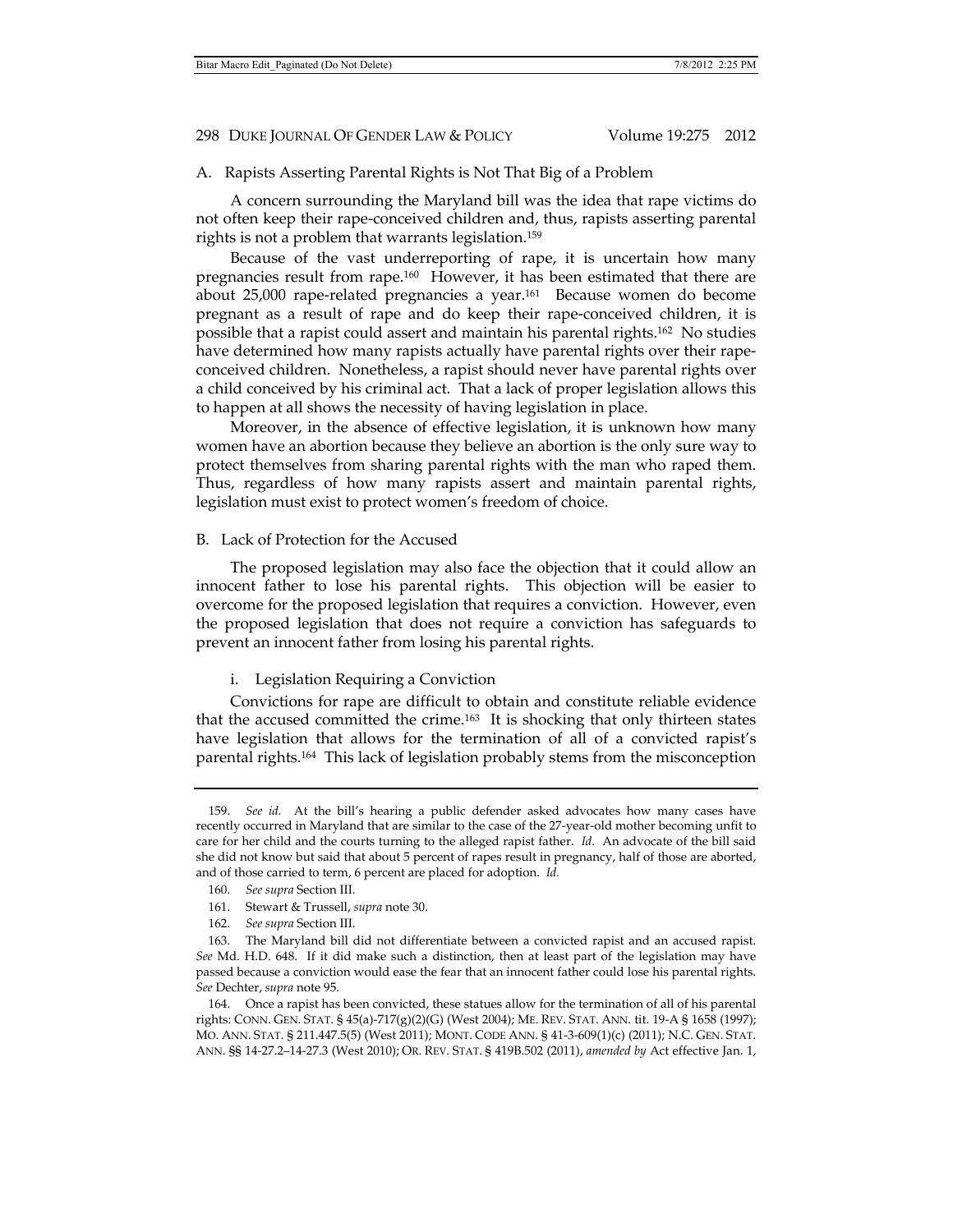that women do not keep their rape-conceived children as opposed to an objection to the termination of a convicted rapist's parental rights.

In addition to requiring a conviction, this portion of the proposed legislation mandates that a judge terminate a rapist father's parental rights once the victim meets her burden. Of the states with legislation that allows for the termination of the parental rights of convicted rapists, only two states require judges terminate such rights.165 It is not clear why more states do not cabin the discretion of judges and require them to terminate the parental rights of convicted rapists. It is possible that some states do not mandate the termination of a convicted rapist's parental rights because their legislation is not limited to convicted rapists.<sup>166</sup> It may be more uncertain, therefore, whether or not the accused committed the crime and so it may be beneficial for judges to exercise some discretion. Other states that limit their legislation to convicted rapists may not mandate the termination of parental rights because their legislation encompasses both forcible and non-forcible rape.167 If these states mandated the termination of the parental rights of convicted rapists, a father convicted of statutory rape would lose his parental rights. Since the proposed legislation requires a conviction and is limited to first and second degree rape, these risks are alleviated.

If states are still hesitant to pass such legislation, the legislation could provide exceptions so that, if it was in the best interest of the child to visit the father, the court could allow visitation rights. For instance, in legislation proposed in Maryland, if good cause for custody or visitation is shown by clear and convincing evidence, the court can order such custody or visitation.168 However, any exception like this carries the risk that a rape victim will have to raise her child with the man who raped her.

## ii. Legislation Not Requiring a Conviction

The proposed legislation not requiring a conviction may face objections that it does not protect the rights of the accused. For example, an objection may be that a man can be accused of rape and acquitted, yet a judge can still terminate his parental rights if the judge finds by clear and convincing evidence that the rape occurred and a child resulted. This was an issue surrounding the non-

<sup>2012,</sup> ch. 438, 2011 Or. Laws, *available at* www.leg.state.or.us/11orlaws/sess0400.dir/0438.pdf.; TENN. CODE ANN. §§ 36-1-113(c), (g)(10) (2010); TEX. FAM. CODE ANN. § 161.007 (Vernon 2007). The following statutes do not require a conviction, but they do allow for the termination of all of a rapist's parental rights: IDAHO CODE ANN. § 16-2005(2)(a) (2009); KAN. STAT. ANN. § 59-2136(h)(1)(F) (2005); OKLA. STAT. ANN. tit. 10A § 1-4-904(B)(11) (West 2009); 23 PA. CONS. STAT. ANN. § 2511(a)(7) (West 2010); WIS. STAT. ANN. § 48.415(9)(b) (West 2009).

 <sup>165.</sup> *See* ME. REV. STAT. ANN. tit. 19-A § 1658; N.C. GEN. STAT. ANN. §§ 14-27.2–14-27.3.

 <sup>166.</sup> *See* IDAHO CODE ANN. § 16-2005(2)(a); KAN. STAT. ANN. § 59-2136(h)(1)(F); OKLA. STAT. ANN. tit. 10A § 1-4-904(B)(11); 23 PA. CONS. STAT. ANN. § 2511(a)(7); WIS. STAT. ANN. § 48.415(9)(b). These statutes allow courts to terminate all of the parental rights of rapists, but the statutes do not specify that the rapist be convicted, nor do they provide different treatment for convicted rapists as opposed to those not convicted.

 <sup>167.</sup> *See* CONN. GEN. STAT. § 45(a)-717(g)(2)(G); MO. ANN. STAT. § 211.447.5(5); MONT. CODE ANN. § 41-3-609(1)(c); Act effective Jan. 1, 2012, ch. 438, 2011 Or. Laws.; TEX. FAM. CODE ANN. § 161.007.

 <sup>168.</sup> Md. H.D. 648.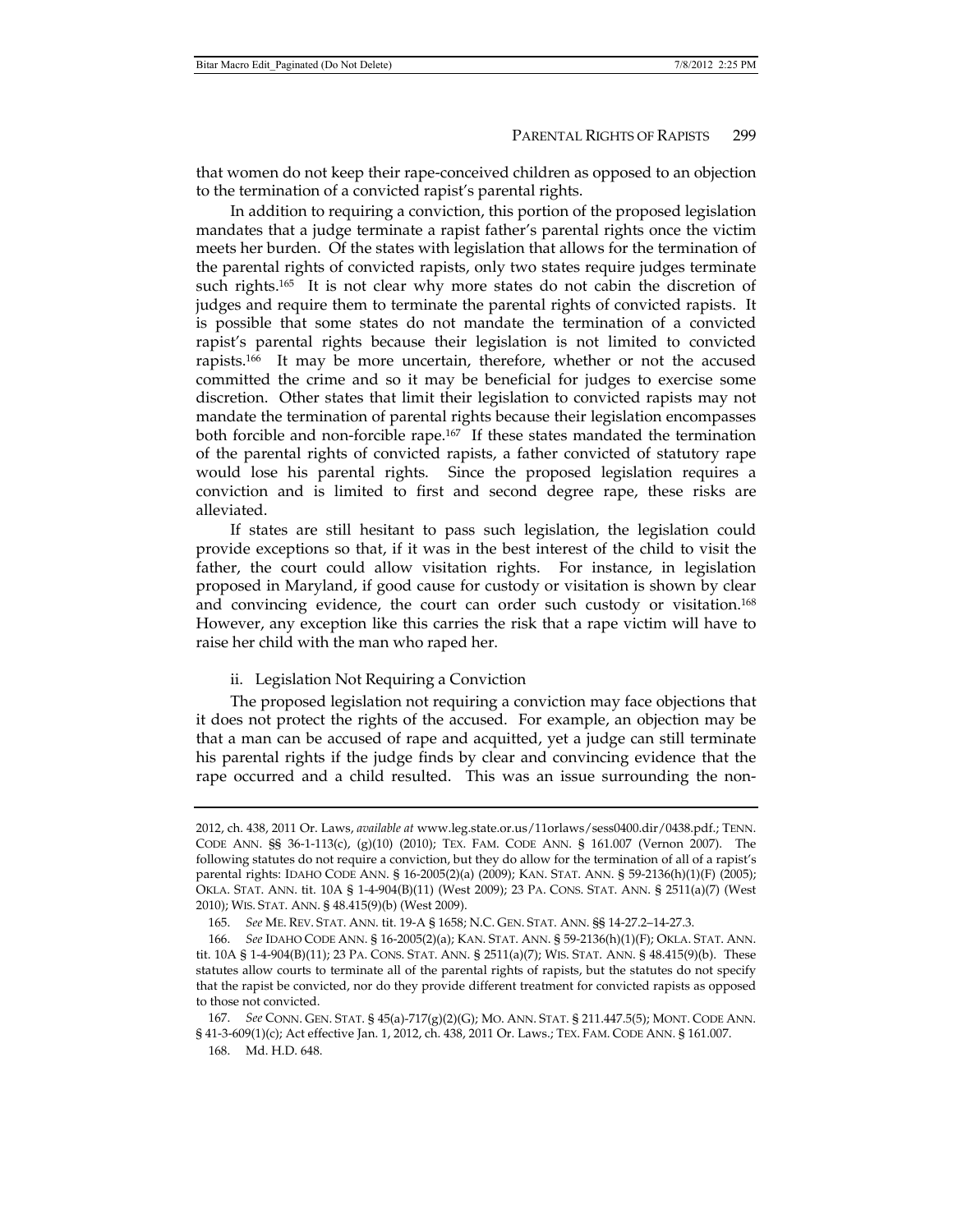passage of the Maryland bill.169 However, as discussed *supra* in Section VI. B., the burden of proof in a criminal trial is onerous because the resulting penalty is severe.<sup>170</sup> If a person is acquitted in a criminal trial, he is not unquestionably innocent. Therefore, just because the accused is acquitted of criminal charges does not mean that he should automatically receive parental rights, especially when evidence exists that he did commit rape and a child was conceived as a result.

Another objection may be that the proposed legislation could allow a woman to fabricate a claim that she was raped, resulting in the termination of an innocent father's rights.171 While this is a legitimate concern, two considerations should ease this fear.

First, and most importantly, a woman has to prove by clear and convincing evidence that she was raped and the child is a result of that rape. This is a heavy burden to bear. Rape is notoriously hard to prove, and because many women do not even report the rape, they may have little evidence available to meet their burden.172 Nonetheless, this burden exists to protect the accused.173

Second, under the proposed legislation, women have a disincentive to have a father's parental rights terminated because if these rights are terminated, the father is not required to pay child support.174 Raising a child is expensive and is an especially large burden for a single parent.175 While a woman may not want a

172. *See supra* Section III.

 173. While this burden is substantial and does protect the accused, it should not be an impossible burden for a rape victim to meet. Even if a rapist is not convicted, a rape victim may still have some evidence available, including evidence resulting from whether she reported the rape, whether she told doctors, nurses, social workers, or family members that she was raped, whether she received medical treatment after the attack, and whether her testimony and depiction of events seems credible.

 174. In New Jersey, even if a father is denied custody and visitation, the father's other parental rights are not automatically terminated and the father may still have support obligations. N.J. STAT. ANN. § 9:2-4.1(c) (West 2002). Also, under the proposed Maryland bill, if the court excludes the man as father of the child, the court still may order the man to pay child support. H.D. 648, 2007 Leg., 423rd Sess. (Md. 2007). The legislation proposed in this note does not include such provisions. If a woman knows that she will not receive child support if she succeeds in terminating the rights of the father, she has a disincentive to go forward with fabricated claims. As such, the lack of child support is another safeguard for the accused. Also, the receipt of child support from a rapist is a continual tie between a rapist and his victim. Victims struggle to recover when their rapist continues to be part of their lives. *See* Prewitt, *supra* note 8. While rape victims in need of money to support their rapeconceived children should receive it, it is questionable whether this money should come from the rapist in the form of child support.

 175. MARK LINO, U.S. DEP'T OF AGRIC., EXPENDITURES ON CHILDREN BY FAMILIES, 2009, 32 (2010) (finding that single parent homes with before-tax incomes of \$56,670 or less spend an average of \$25,130 annually on a child and single parent homes with before-tax incomes of \$56,670 or more spend an average of \$102,830 annually on a child).

 <sup>169.</sup> *See* Dechter, *supra* note 95.

 <sup>170.</sup> *See supra* Section VI.B.

 <sup>171.</sup> *See* Lisa Rein, *Comments on Rape Law Elicit Outrage*, WASH. POST, Apr. 6, 2007, http://www.washingtonpost.com/wp-dyn/content/article/2007/04/05/AR2007040502278.html. At a hearing on Maryland House Bill 648 the chairman of the House Judiciary Committee recalled the words of a 17th century English jurist who instructed juries to be suspicious of women's claims of rape. *Id.* He further suggested that women could abuse the law by saying they were raped when they were not. *Id.*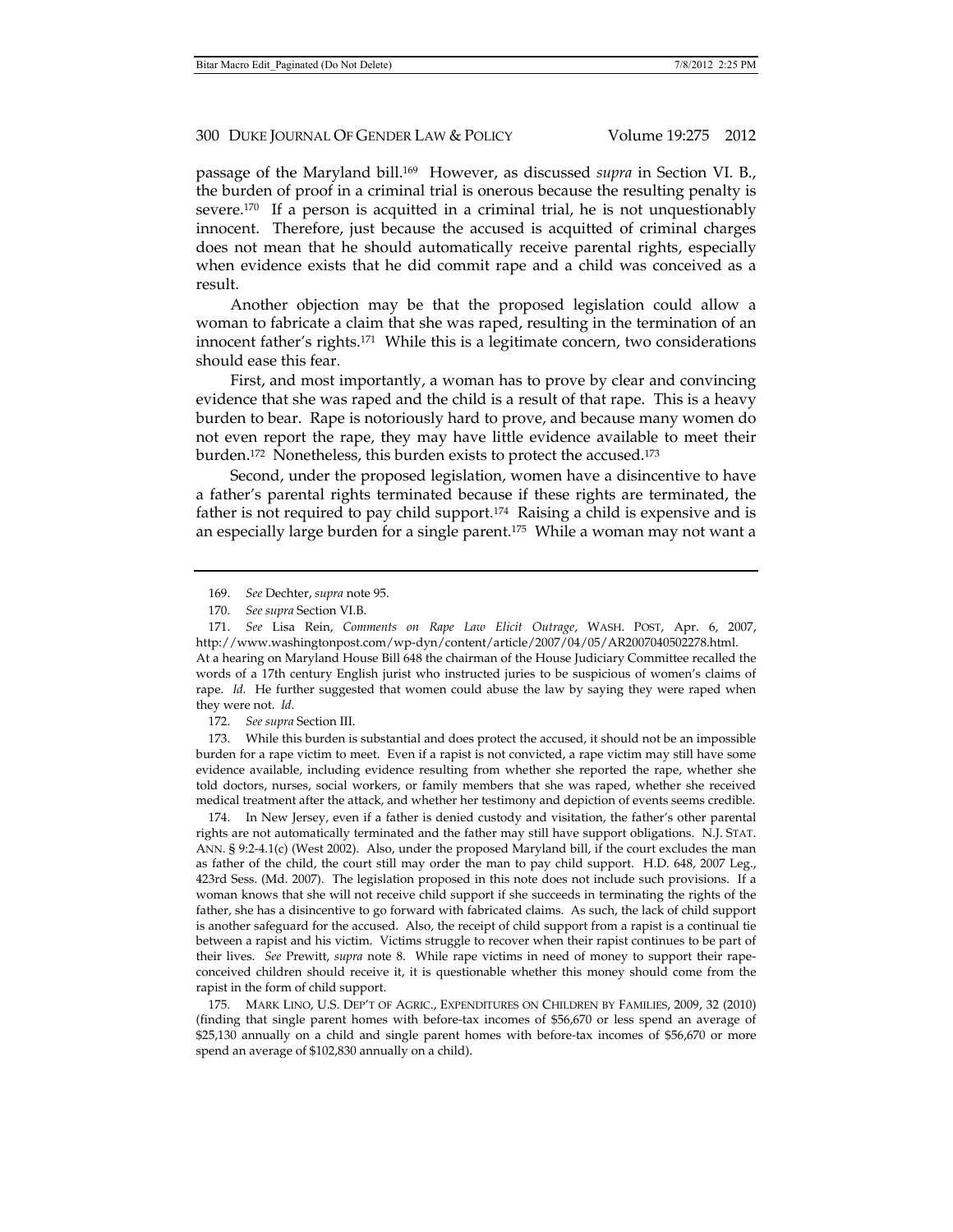man to be part of her child's life, she will likely want and need his financial support. However, if a father does not have the money to pay child support, the woman does not need it, or she just wants the father out of her life so badly that she does not care if she receives child support, then she might have incentive to falsely accuse the father of rape in the hopes of terminating his parental rights. Even if a woman brings false allegations, she still has to meet her burden of clear and convincing evidence, which should prevent her from succeeding on a fabricated claim.

While the proposed legislation contains safeguards to protect legitimate fathers, there is always the possibility that an innocent father could lose his parental rights. Given the burden that women must meet, such an occurrence will likely be rare. Further, there are some instances where an injustice to one must be risked because an injustice to another is greater.

Women are in a unique position when it comes to pregnancy, childbirth, and child rearing. In these areas, laws should be, and typically are, promulgated to take the unique circumstances of women into account, even if it means giving rights to women that are denied to men. For instance, a woman can have an abortion without the consent of the biological father, even if he is her husband.<sup>176</sup> In the realm of rape and rape-related pregnancies, women are the ones who must carry the pregnancy or the ones who undergo an abortion. They are also the ones who form a biological connection with their unborn child and, yet, may place their child for adoption. These are burdens only women bear. Women should never feel forced to have an abortion, forced to place their child for adoption, or forced to raise their child with the man who raped them. Such things are appalling. If legislation is not promulgated to protect women, they are forced to do these things.

# C. Concluding Remarks on Proposed Legislation

Our system does not function with perfection; not in the realm of criminal law, family law, or any other type of law. The risk that the innocent will be punished and the guilty will go free always exists. Legislation cannot be formulated to ensure that an innocent father always maintains his parental rights. Legislation also cannot be formulated to ensure that a rape victim never has to raise her child with the man who raped her. As a society, we live with this imperfection, but it should not stop the law from searching for the optimal level of justice. Further, having legislation in place to terminate a rapist's parental rights recognizes a woman's right in our society to choose to keep her baby, even if it is a result of rape. Moreover, such legislation demonstrates that we recognize rape as the heinous crime it is and if a woman is raped we will do what we can to protect her from further torment at the hands of her attacker. Such legislation is possible; while it may not be perfect, the proposed legislation properly balances the interests of the accused while providing protection to rape victims.

 <sup>176.</sup> *See* Planned Parenthood of Southeastern Pennsylvania v. Casey, 505 U.S. 833, 896–98 (1992).